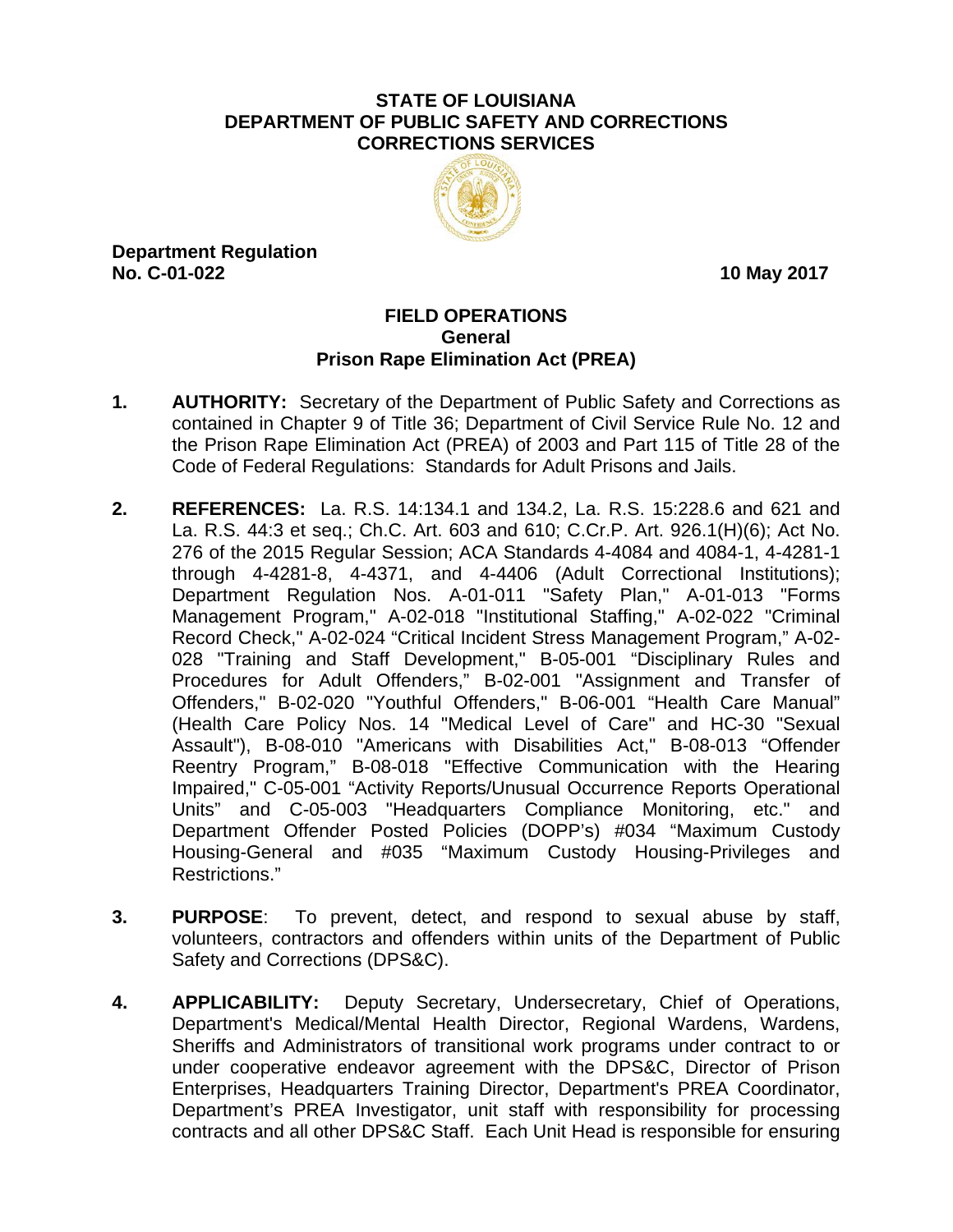that appropriate unit written policy and procedures are in place to comply with the provisions of this regulation.

**Note:** This regulation serves to provide guidance and an overview of the required PREA Standards. Each Unit Head shall also be responsible for ensuring complete compliance with all provisions of Part 115 of Title 28 of the Code of Federal Regulations: Standards for Adult Prisons and Jails (copy attached) as outlined in this regulation.

**5. POLICY:** It is the Secretary's policy to provide a safe, humane and appropriately secure environment, free from threat of sexual abuse and sexual harassment for all staff and offenders by maintaining a program of prevention, detection, response, reporting, investigating and tracking of all alleged and substantiated incidents of sexual abuse. The DPS&C shall have zero tolerance for incidents of sexual abuse and sexual harassment within its facilities.  $(S115.11(A))$ 

# **6. DEFINITIONS:**

- A. **Abusive Sexual Contact:** Contact without a person's consent or when a person is unable to consent or refuses to consent.The intentional touching, either directly or through the clothing, of or with the genitalia, anus, groin, breast, inner thigh or buttocks where the intent to abuse, arouse, or gratify sexual desire. This does not include kicking, grabbing or punching genitals when the intent is to harm or debilitate rather than to sexually exploit.
- B. **Aggressor:** A staff member, contractor or offender committing an incident that involves sexual contact that is forced on or against another staff member or offender.
- C. **Biological Evidence:** The contents of a sexual assault examination kit or any item that contains blood, semen, hair, saliva, skin tissue, fingerprints, or other identifiable human biological material that may reasonably be used to incriminate or exculpate any person in a criminal investigation, whether that material is catalogued separately on a slide or swab, in a test tube, or some other similar method, or is present on clothing, ligatures, bedding, other household materials, drinking cups, cigarettes or any other item of evidence.
- D. **Community Confinement Facility:** A community treatment center, halfway house, restitution center, mental health facility, alcohol or drug rehabilitation center or other community correctional facility (including, a transitional work program (TWP) and residential reentry centers), other than a juvenile facility, in which individuals reside as part of a term of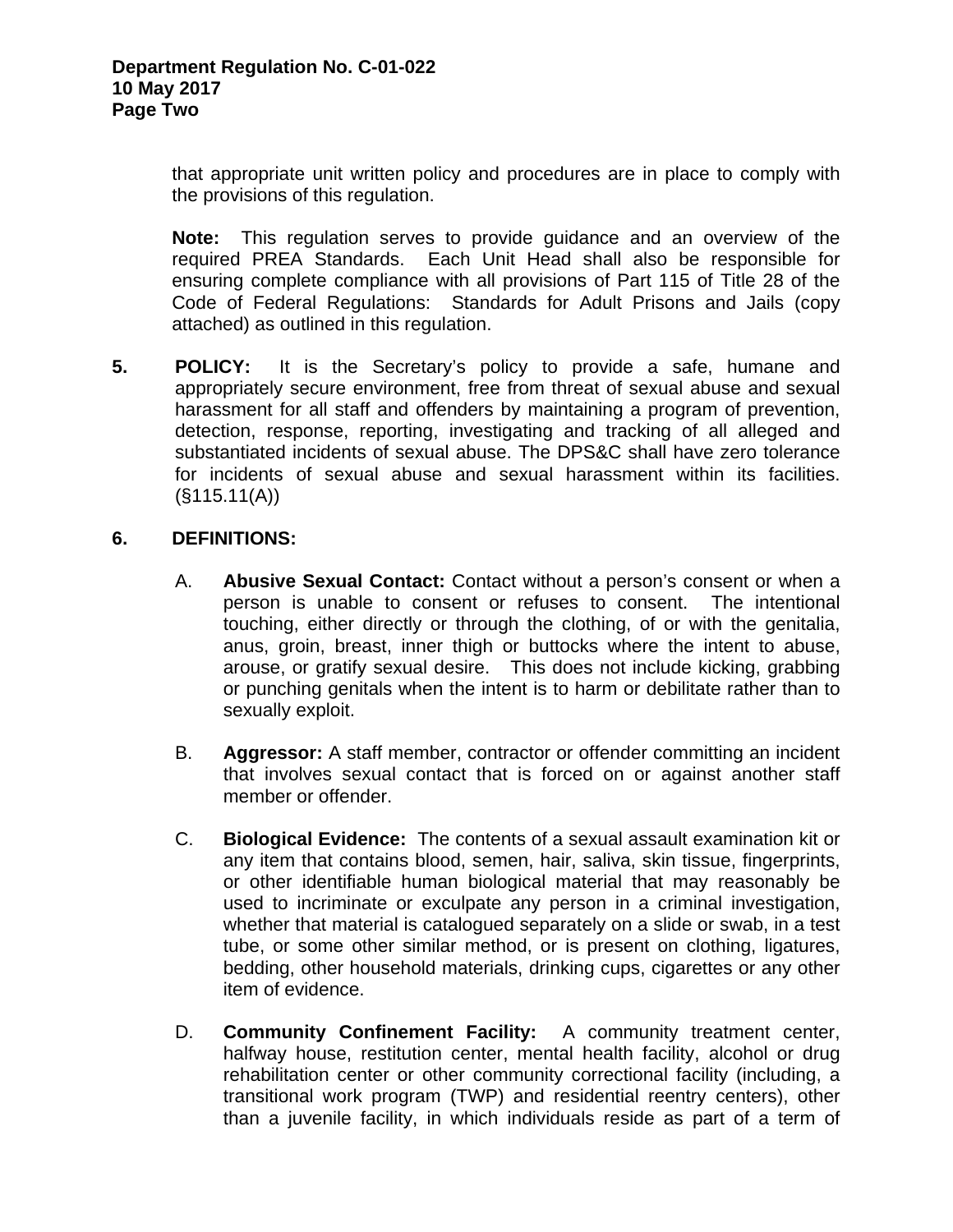imprisonment or as a condition of pretrial release or post-release supervision, while participating in gainful employment, employment search efforts, community service, vocational training, treatment, educational programs or similar facility-approved programs during non-residential hours.

- E. **Contractor:** An entity that provides services on a recurring basis pursuant to a contractual agreement with the Department to confine offenders. Any new contract or contract renewal following the effective date of this regulation shall include a requirement that the entity is obligated to adopt and comply with the PREA Standards. (§115.12)
- F. **Criminal Justice Agency:** Includes any government agency or subunit or private agency that, through statutory authorization or a legal formal agreement with a governmental unit or agency, having the power of investigation, arrest, detention, prosecution, adjudication, treatment, supervision, rehabilitation or release of persons suspected, charged or convicted of a crime, or that collects, stores, processes or disseminates criminal history records or crime information.
- G. **Direct Staff Supervision:** Security staff who are present in the same room and within reasonable hearing distance of offenders.
- H. **DPS&C Facility:** Includes, for the purpose of this regulation, state operated prison facilities, state privately operated prison facilities and all transitional work programs under contract to or under cooperative endeavor agreement with the DPS&C.
- I. **Exigent Circumstances:** Any set of temporary and unforeseen circumstances that require immediate action in order to combat a threat to the security or institutional order of a facility.
- J. **Full Compliance:** Conformity with all material requirements of each standard except for *de minimis* violations, or discrete and temporary violations during otherwise sustained periods of compliance.
- K. **Gender Nonconforming:** A person whose appearance or manner does not conform to traditional societal gender expectations.
- L. **Health Care Practitioner:** Clinicians (such as physicians, dentist, psychologist, podiatrist, optometrists, nurse practitioners, physician assistants and psychiatrists) trained to diagnose and treat patients.
- M. **Intersex:** A person whose sexual or reproductive anatomy or chromosomal pattern does not seem to fit typical definitions of male or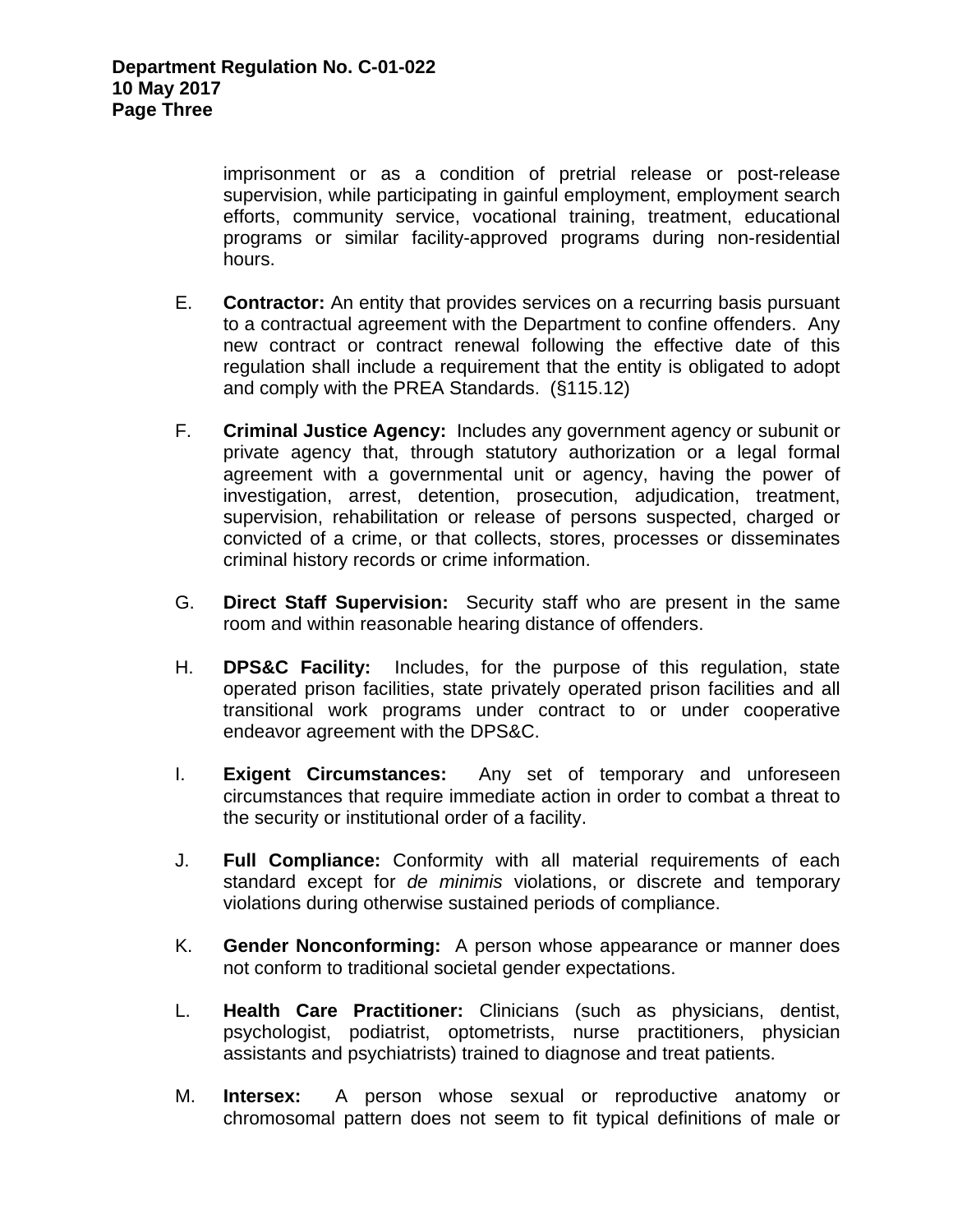female. Intersex medical conditions are sometimes referred to as disorders of sex development.

### N. **Investigation Outcome Categories**

- 1) **Substantiated Allegation:** An allegation that was investigated and the investigation determined the incident to have occurred.
- 2) **Unfounded Allegation:** An allegation that was investigated and the investigation determined the incident not to have occurred.
- 3) **Unsubstantiated Allegation:** An allegation that was investigated and the investigation produced insufficient evidence to make a final determination as to whether or not the incident occurred.
- 4) **Pending Allegation:** An allegation that was investigated and the outcome of the investigation cannot be decided or settled due to awaiting DNA evidence.
- O. **Jail:** A confinement facility of a federal, state, or local law enforcement agency whose primary use is to hold persons pending adjudication of criminal charges, persons committed to confinement after adjudication of criminal charges or persons adjudicated guilty who are awaiting transfer to a correctional facility.
- P. **LGBTI:** An acronym for Lesbian, Gay, Bisexual, Transgender, Intersex and Gender Nonconforming offender.
- Q. **Lockup:** A facility that contains holding cells, cell blocks or other secure enclosures that are:
	- 1) Under the control of a law enforcement agency, court or custodial officer; and
	- 2) Primarily used for the temporary confinement of individuals who have been arrested, detained, or being transferred to or from a court, jail, prison or other agency.
- R. **Mental Health Practitioner:** A mental health professional who, by virtue of education, credentials, and experience, is permitted by law to evaluate and care for patients within the scope of their professional practice. A "qualified mental health practitioner" refers to such a professional who has also successfully completed specialized training for treating sexual abuse victims.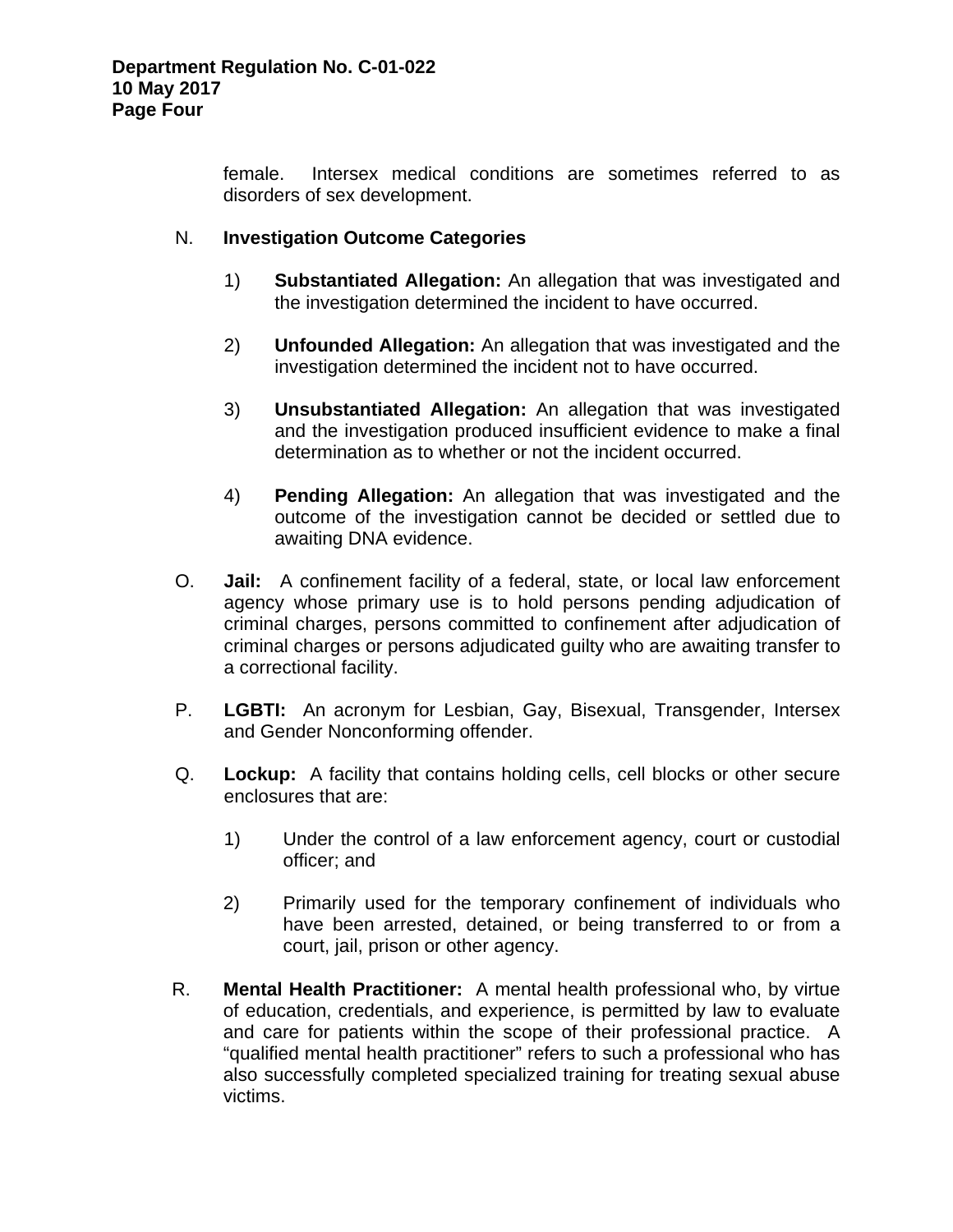- S. **Offender:** Anyone in the physical custody of the DPS&C.
- T. **Pat-down Search:** A running of the hands over the clothed body of an offender, detainee or resident by an employee to determine whether the individual possesses contraband.
- U. **PREA Blue:** Any offender within the custody of the DPS&C and "Yes" is checked for Item A1 or the offender has four or more points in Section II of the PREA Screening Checklist (Form C-01-022-D).
- V. **PREA Red:** Any offender within the custody of the DPS&C and "Yes" is checked for Item A1 or the offender has four or more points in Section III of the PREA Screening Checklist (Form C-01-022-D).
- W. **PREA Screening Checklist (Checklist):** An assessment tool utilized to assess an offender's probability of being a PREA Blue High Risk Sexual Victim (HRSV), PREA Red High Risk Sexual Predator (HRSP) or PREA Green.
	- 1) **PREA Blue HRSV:** Based on the Checklist, any offender within the custody of the DPS&C who has been identified as an individual who has been confirmed as a sexual victim or appears to be at high risk for sexual predation.
	- 2) **PREA Red HRSP:** Based on the Checklist, any offender within the custody of the DPS&C who has been identified or confirmed as an individual with the propensity to sexually assault others.
	- 3) **PREA Green:** Based on the Checklist, any offender within the custody of the DPS&C with no significant risk of sexual victimization or sexually predatory behavior.
- X. **Prison:** For the purpose of this regulation, any institution under federal or state jurisdiction whose primary use is for the confinement of individuals convicted of a felony.
- Y. **Reception and Diagnostic Centers:** Elayn Hunt Correctional Center (EHCC) and the Louisiana Correctional Institute for Women (LCIW) shall serve as the Department's primary reception and diagnostic centers, responsible for reception and diagnostic processing, escapes, apprehensions, extraditions and returns. However, other facilities may also provide reception and diagnostic processing. (See Department Regulation No. B-02-001 "Assignment and Transfer of Offenders" for additional information).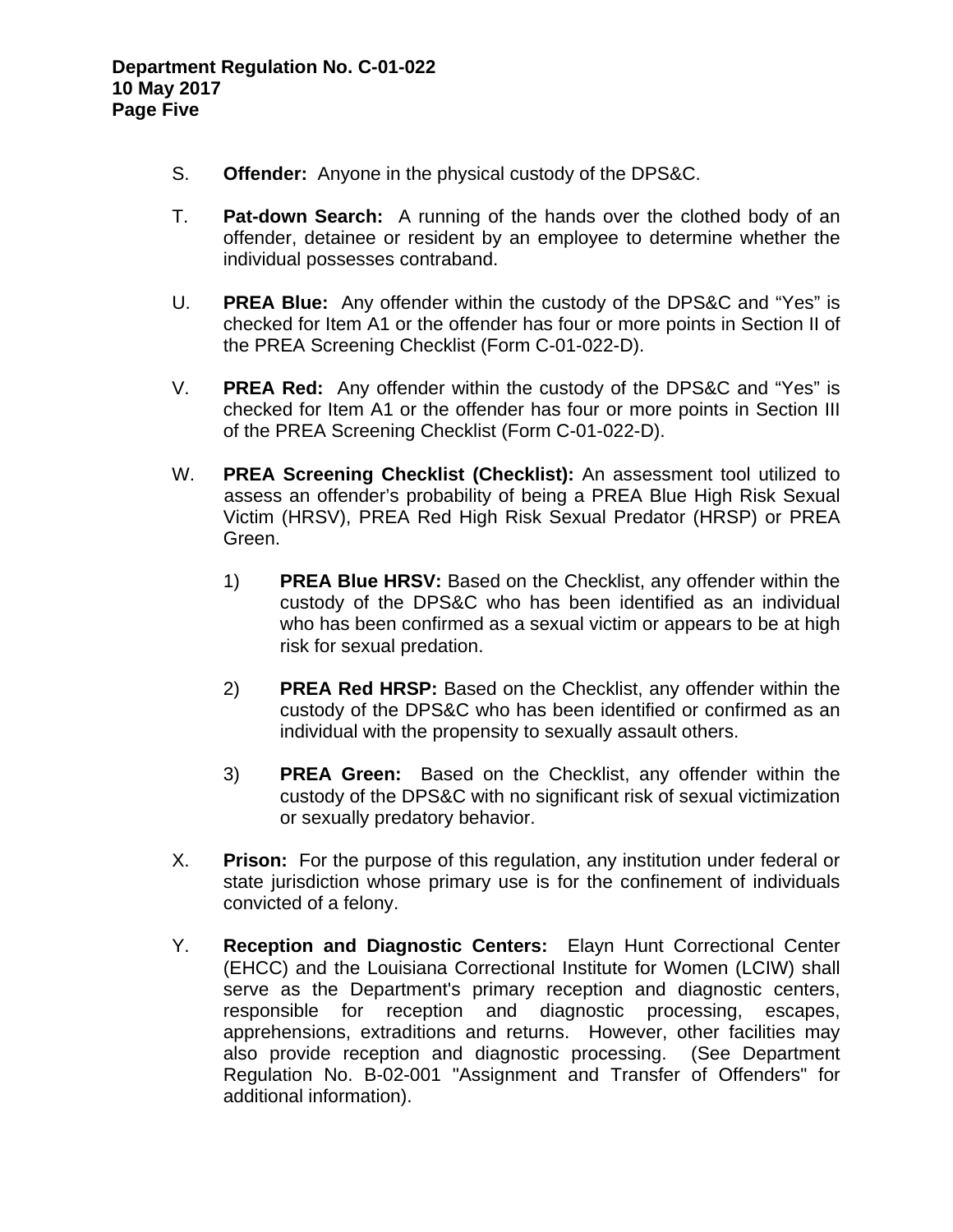Z. **Repeated:** Regarding sexual harassment, "repeated" for the purpose of a counseling session(s) is more than three complaints. A third alleged sexual harassment complaint against a staff member shall require a formal counseling session with the appropriate supervisor to discuss the complaint.

**Note:** The seriousness of the conduct shall be taken into account in determining the appropriate commensurate response by the unit. Serious sexual harassment complaints, even if committed once, shall still be addressed by the unit. Alleged inappropriate touching of romantic nature, by staff, whether wanted or unwanted, shall be evaluated on a case by case basis to determine if the incident is a violation of PREA.

AA. **Security Staff:** Employees primarily responsible for the supervision and control of offenders in housing units, recreational, dining and other program areas of the facility.

# BB. **Sexual Abuse (§115.6):**

- 1) Sexual abuse of an offender by another offender which includes any of the following acts if the victim does not consent, is coerced into such act by overt or implied threats of violence or is unable to consent or refuse:
	- a. Contact between the penis and the vulva or the penis and the anus, including penetration, however slight;
	- b. Contact between the mouth and the penis, vulva, or anus;
	- c. Penetration of the anal or genital opening of another person; and
	- d. Any other intentional touching, either directly or through the clothing, of the genitalia, anus, groin, breast, inner thigh, or the buttocks of any person, excluding incidents in which the intent of the sexual contact is solely to harm or debilitate rather than to sexually exploit.
- 2) Sexual abuse of an offender by a staff member, contractor or volunteer which includes any of the following acts, with or without the consent of the offender:
	- a. Contact between the penis and the vulva or the penis and the anus, including penetration, however slight;
	- b. Contact between the mouth and the penis, vulva, or anus;
	- c. Contact between the mouth and any body part where the staff member, contractor or volunteer has the intent to abuse, arouse or gratify sexual desire;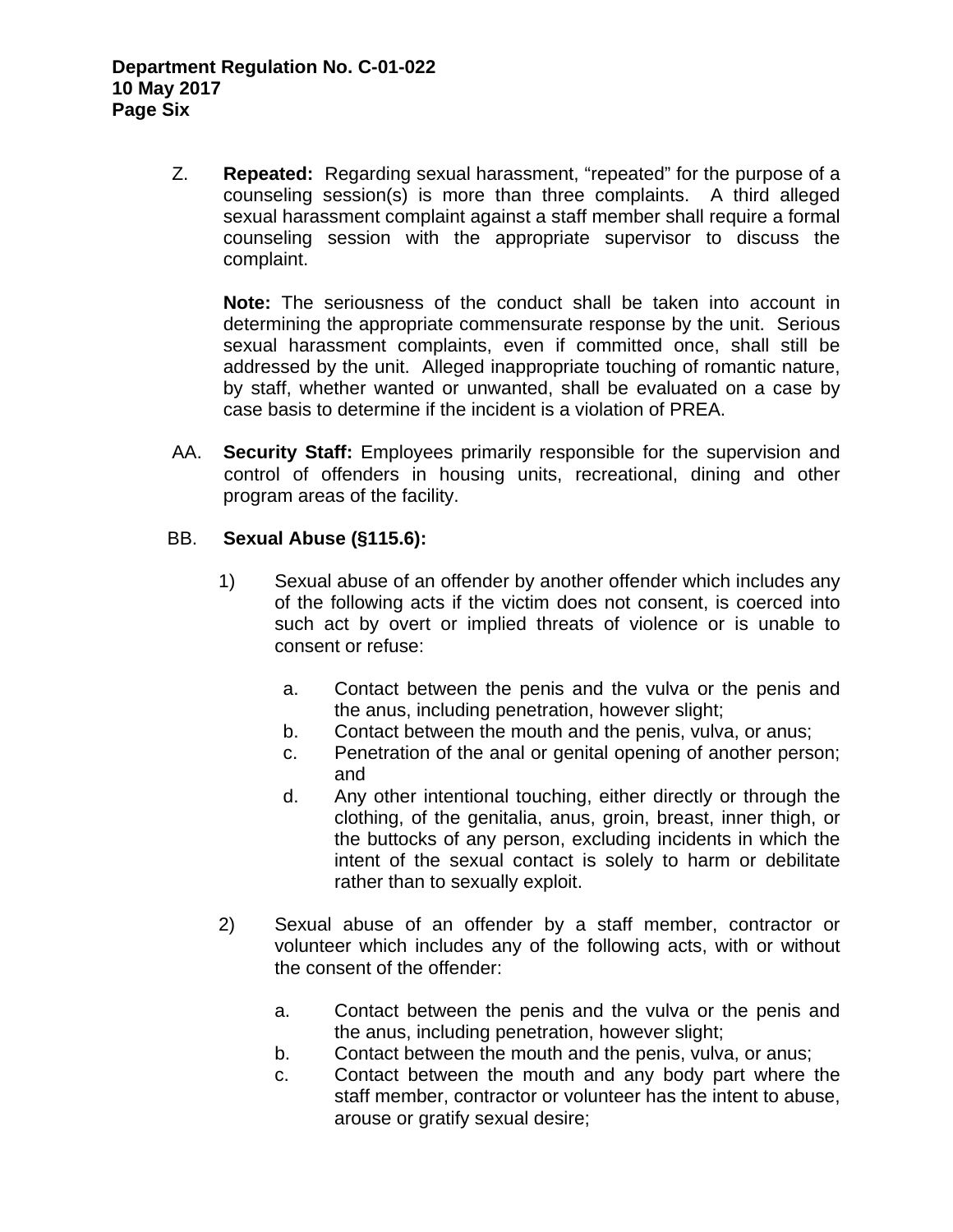- d. Penetration of the anal or genital opening, however slight, by a hand, finger, object or other instrument that is unrelated to official duties or where the staff member, contractor or volunteer has the intent to abuse, arouse, or gratify sexual desire;
- e. Any other intentional contact, either directly or through the clothing, of or with the genitalia, anus, groin, breast, inner thigh or the buttocks that is unrelated to official duties or where the staff member, contractor or volunteer has the intent to abuse, arouse, or gratify sexual desire;
- f. Any attempt, threat, or request by a staff member, contractor or volunteer to engage in the activities described in Subsections 2)a. through e. of this Section;
- g. Any display by a staff member, contractor or volunteer of their uncovered genitalia, buttocks or breast in the presence of an offender; and
- h. Voyeurism by a staff member, contractor or volunteer.
- 3) Voyeurism by a staff member, contractor or volunteer: An invasion of an offender's privacy by staff for reasons unrelated to official duties: such as peering at an offender who is using a toilet in their cell to perform bodily functions; requiring an offender to expose their buttocks, genitals or breasts; or taking images of all or part of an offender's naked body or of an offender performing bodily functions, and distributing or publishing them.
- 4) Sexual harassment includes:
	- a. Repeated and unwelcome sexual advances, unwanted touching, requests for sexual favors, or verbal comments, gestures, or actions of a derogatory or offensive sexual nature by one offender directed toward another; and
	- b. Repeated verbal comments or gestures of a sexual nature to an offender by a staff member, contractor or volunteer, including demeaning references to gender, sexually suggestive or derogatory comments about body or clothing or obscene language or gestures.
- CC. **Sexual Assault Collection Kit:** A kit that is designed to assist in the preservation of a human biological specimen or specimens collected during a forensic medical examination from the victim of a criminal sex offense.
- DD. **Sexual Assault Forensic Examiners (SAFEs) and Sexual Assault Nurse Examiners (SANEs):** Specially trained and certified examiners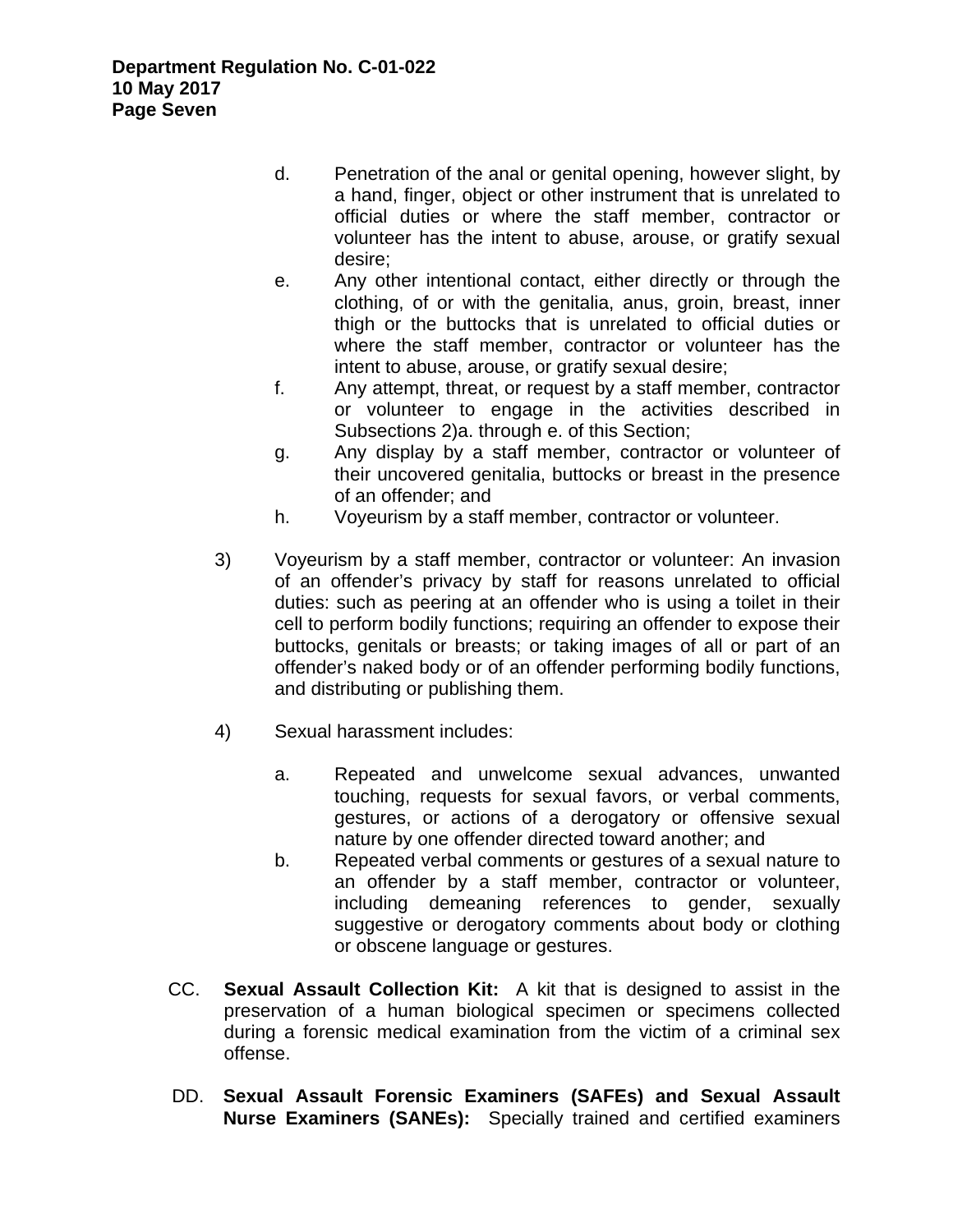that have specialized training and experience so that they are more sensitive to victim needs and are highly skilled in the collection of evidence, resulting in more successful prosecutions.

- EE. **Sexual Misconduct:** A range of behaviors used to obtain sexual gratification against another's will or at the expense of another. Includes sexual harassment, sexual assault and any conduct of a sexual nature that is without consent, or has the effect of threatening or intimidating the person against whom such conduct is directed.
- FF. **Staff:** Individuals who are employed by the DPS&C on a full-time, parttime or contractual basis.
- GG. **Strip Search:** A search that requires a person to remove all of their clothing so as to permit a visual inspection of the person's breasts, buttocks or genitalia.
- HH. **Student Interns:** Students from a credible educational institution who are not paid and allowed to use the classroom knowledge and skills they have obtained in a real world setting.
- II. **Transgender:** A person whose gender identity (i.e*.*, internal sense of feeling male or female) is different from the person's assigned sex at birth.
- JJ. **Unit Head:** Refers to the head of an operational unit, specifically the Undersecretary, Wardens, Director of Prison Enterprises and Sheriffs and Administrators local jail facilities and transitional work programs under contract to or under cooperative endeavor agreement with the DPS&C.
- KK. **Volunteer:** An individual who donates their time and effort on a recurring basis to enhance the activities and programs of the DPS&C.
- LL. **Victim Advocate:** A qualified staff member or a qualified communitybased staff member from a rape crisis center who has been screened for appropriateness to serve in the role of a victim's advocate and has received education concerning sexual assault and forensic examination issues in general. (§115.21)
- MM. **Vulnerable Adult:** A person 18 years of age or older who is unable to protect himself from abuse, neglect or exploitation due to physical or mental impairment which affects the person's judgment or behavior to the extent that he lacks sufficient understanding or capacity to make, communicate or implement decisions regarding his person.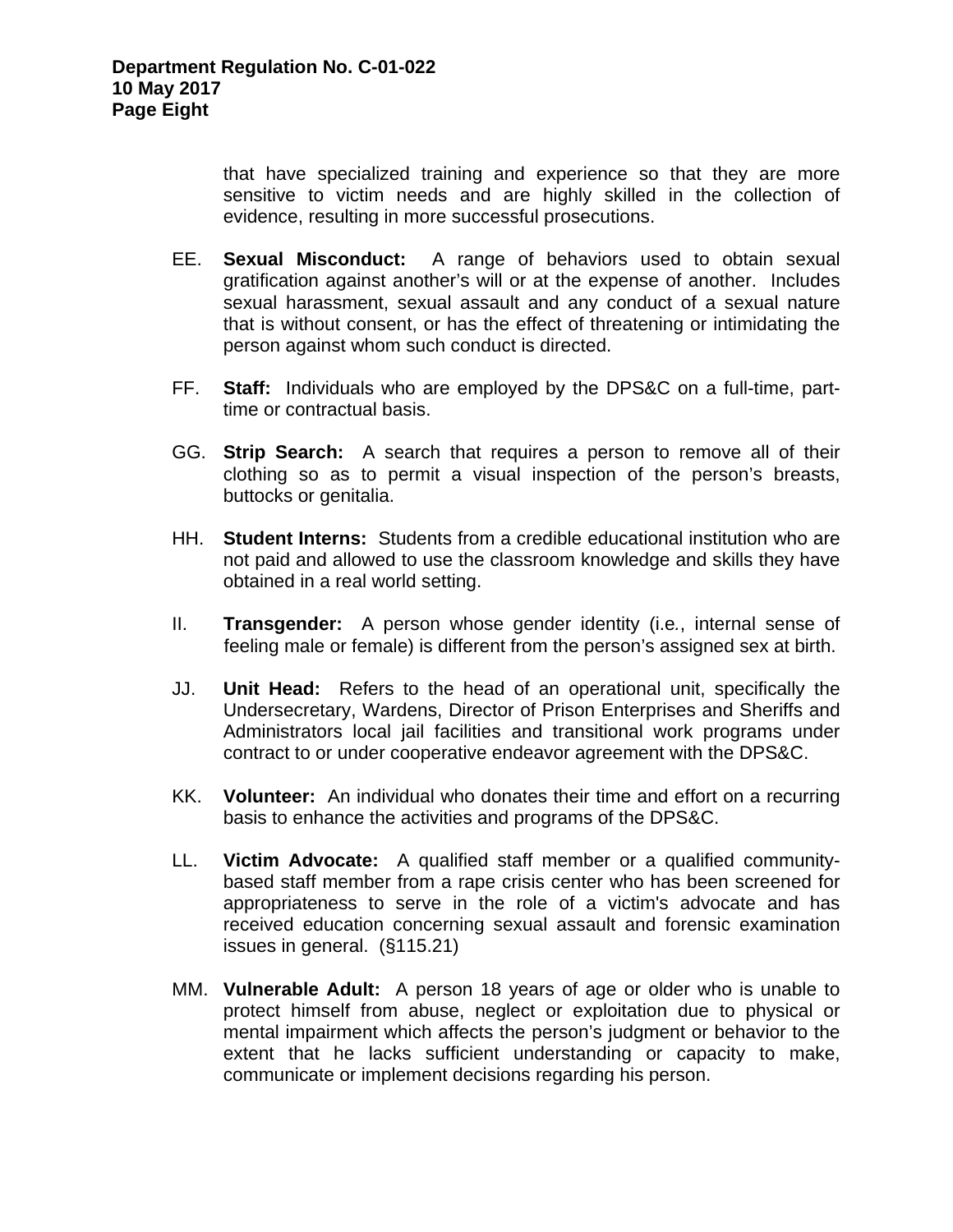NN. **Youthful Offender:**Any offender under the age of 18 who is incarcerated in a DPS&C facility.

# **7. COORDINATION OF PREA RELATED ISSUES:**

The Secretary shall appoint a staff member to serve as the Department's PREA Coordinator. This position shall also serve as the unit Compliance Manager for Headquarters and Prison Enterprises. The Department's PREA Coordinator shall have oversight of all activities to develop, implement and oversee the Department's efforts to comply with the PREA Standards in all units. (§115.11(B)) In addition, the Secretary shall appoint a staff member to serve as the Department's PREA Investigator. This position shall oversee all investigations for the Department and will work in conjunction with the Unit Heads and unit investigators. See Section 19. "INVESTIGATIONS" regarding the specifics concerning the Department's PREA Investigator's role in PREA investigations.

- A. Each Unit Head shall designate an employee to serve as the unit PREA Compliance Manager with sufficient time and authority to coordinate the facility's efforts to comply with the PREA standards. Generally, the employee selected should hold an upper management position.  $(S115.11(C))$
- B. Each Unit Head shall submit the names of prospective unit PREA Compliance Managers, along with their position title to the Department's PREA Coordinator. Each submittal shall be reviewed for approval by the Department's PREA Coordinator.
- C. The unit PREA Compliance Managers shall serve as a liaison between their facility and the Department's PREA Coordinator and other appropriate Headquarters staff and shall be responsible for monitoring PREA related activities, etc. The unit PREA Compliance Managers shall ensure that each requirement of this regulation, including verification that all training, screening, assessments, reporting and monitoring is accomplished in a timely manner.

### **8. STAFFING:**

A. Each facility shall develop and document a staffing plan (see Department Regulation No. A-02-018 "Institutional Staffing) that provides for adequate levels of staffing and, where applicable, video monitoring, to protect offenders against sexual abuse. When designing new units, planning substantial expansions or modifications to existing units or when updating a video monitoring system, the Unit Head shall consider how such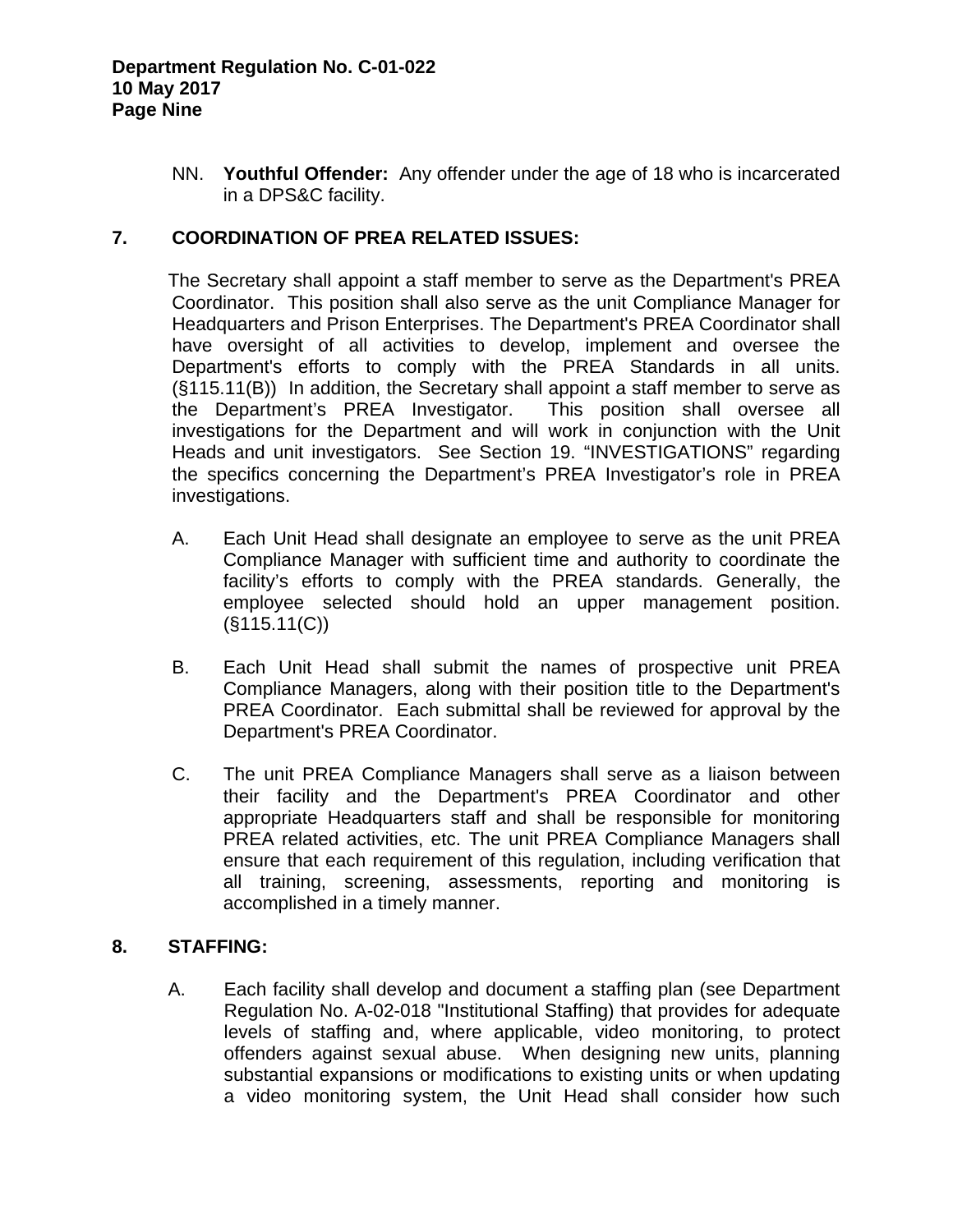expansions, modifications or updates would enhance the unit's ability to protect offenders from sexual abuse. (§115.18(A) and (B))

- B. When calculating adequate staffing levels and determining the need for video monitoring, each unit shall take into consideration the following: (§115.13(A))
	- 1) Generally accepted detention and correctional practices;
	- 2) Any judicial findings of inadequacy;
	- 3) Any finding of inadequacy from Federal investigative agencies;
	- 4) Any findings of inadequacy from internal or external oversight bodies;
	- 5) All components of the unit's physical plant (including "blind spots" or areas where staff or offenders may be isolated);
	- 6) The composition of the offender population;
	- 7) The number and placement of supervisory staff;
	- 8) Institution programs occurring on a particular shift;
	- 9) Any applicable State or local laws, regulations or standards;
	- 10) The prevalence of substantiated and unsubstantiated incidents of sexual abuse;
	- 11) Any other relevant factors.
- C. In addition to and along with other rounds as specified in institutional policy, each Unit Head shall ensure policy, post orders, and practice require both intermediate-level or higher-level supervisors conduct and document unannounced rounds for the purpose of identifying and deterring staff sexual abuse and sexual harassment. These rounds shall occur during both night and day shifts. Each unit shall have a policy to prohibit staff from alerting other staff members that these supervisory rounds are occurring, unless such announcement is related to the legitimate operational functions of the unit. (§115.13(D))
- D. In circumstances where the staffing plan is not complied with, the Unit Head or designee shall document and justify all deviations from the plan.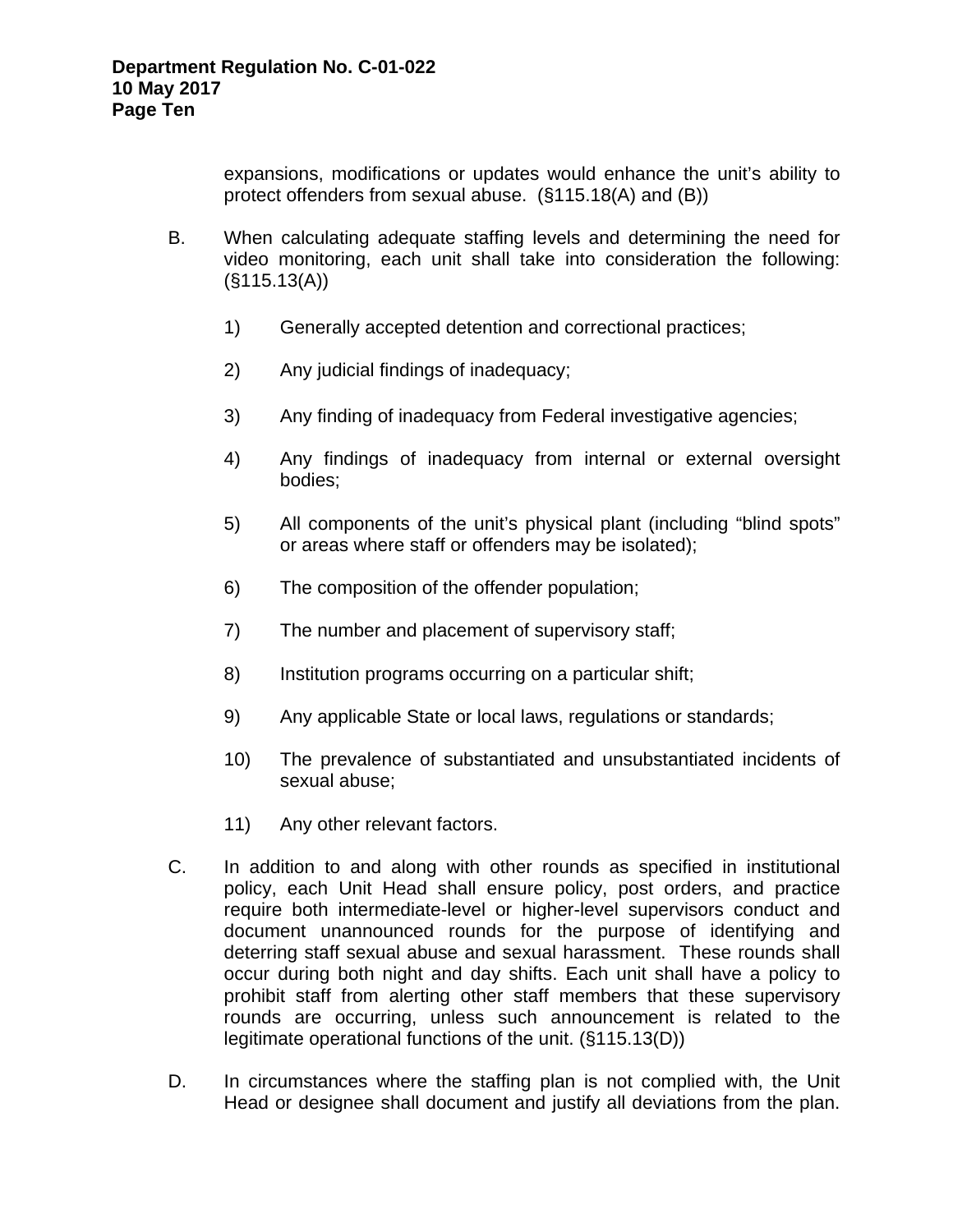This document shall be forwarded to the unit's PREA Compliance Manager for retention purposes. (§115.13(B))

E. Each Unit Head shall develop a PREA staffing plan and annual updates shall be submitted to the Department's PREA Coordinator. The staffing plan shall access, determine and document whether adjustments are needed to the staffing plan, deployment of video monitoring systems or other monitoring technologies and the resources the facility has available to commit to ensure adherence to the staffing plan. (§115.13(A) and (C))

# **9. SCREENING, HIRING, DETAIL TO SPECIAL DUTY AND PROMOTION DECISIONS (§115.17):**

- A. No unit shall hire, detail or promote any applicant or employee who:
	- 1) Has engaged in sexual abuse in a community confinement facility, jail, lockup or prison as defined in Section 6. of this regulation;
	- 2) Has been convicted of engaging or attempting to engage in sexual activity in the community facilitated by force, overt or implied threats of force, or coercion, or if the victim did not consent or was unable to consent or refuse;
	- 3) Has been civilly or administratively adjudicated to have engaged in the above conduct.
- B. In order to comply with the Prison Rape Elimination Act, applicants for hire must allow the Department to contact previous employers from a community confinement facility, jail, lockup or prison (as defined in Section 6. of this regulation). An Authorization to Contact Previous Employers (Form C-01-022-F) shall be completed by all applicants prior to the effective date of hire.
- C. Applicants for hire, detail to special duty or direct promotion must truthfully answer all questions included on the PREA Requirements for Applicants and Employees Being Considered for Hire, Detail to Special Duty and/or Promotion (Form C-01-022-G). This form shall be completed by the applicant/employee during the interview process or prior to the effective date of hire.
- D. The unit shall consider any incidents of sexual harassment in determining whether to hire, detail or directly promote anyone who may have contact with offenders.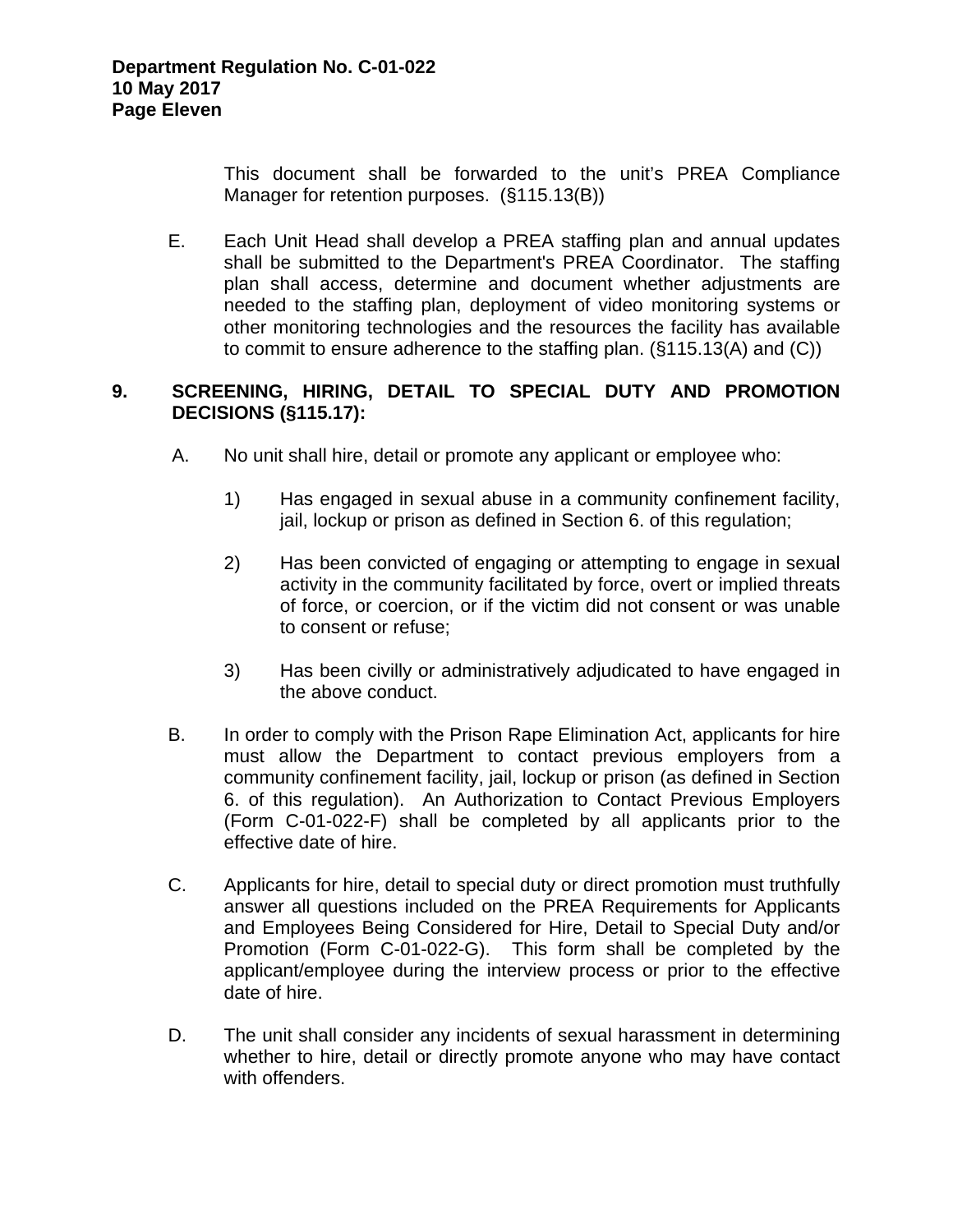- E. Before hiring, detailing or directly promoting any employee who may have contact with offenders each unit shall perform criminal background checks in accordance with Department Regulation A-02-022 "Criminal Record Check." In addition, criminal background checks shall be performed at least once every five years for current employees who may have contact with offenders. (§115.17(E))
- F. Prior to hiring any applicant, each unit's Human Resources Office shall contact each applicant's prior community confinement facility, jail, lockup and/or prison employers (as defined in Section 6. of this regulation) for information on substantiated allegations of sexual abuse or any resignation during a pending investigation of an allegation of sexual abuse using the PREA Reference Check (Form C-01-022-H).
- G. Each employee has a personal responsibility to disclose to the Unit Head within 72 hours, any conduct for which he was accused, charged and/or convicted as listed in Section 6.A. of this regulation. The PREA Requirements for Applicants and Employees Being Considered for Hire, Detail to Special Duty and/or Promotion (Form C-01-022-G) shall be utilized upon hire for this purpose.
- H. Omissions by applicants for hire, detail to special duty or direct promotion regarding such conduct or providing false information about such conduct shall be grounds for disciplinary action up to and including dismissal.
- I. Unless prohibited by law, each unit shall provide information regarding substantiated allegations of sexual abuse or sexual harassment involving current or former employees upon receiving a request from a community confinement facility, jail, lockup or prison (as defined in Section 6. of this regulation) for whom such employee has applied to work.

### **10. LIMITS TO CROSS-GENDER VIEWING AND SEARCHES (§115.15):**

- A. Cross-gender pat-down searches of female offenders are not permitted, absent exigent circumstances.
- B. Cross-gender strip searches or cross-gender visual body cavity searches (meaning a search of the anal or genital opening) shall not be conducted except in exigent circumstances.
- C. No search or physical exam may be conducted when the sole purpose of the search or physical exam is to determine the offender's genital status. (See Section 14.B. of this regulation for additional information regarding identification of an offender's genital status).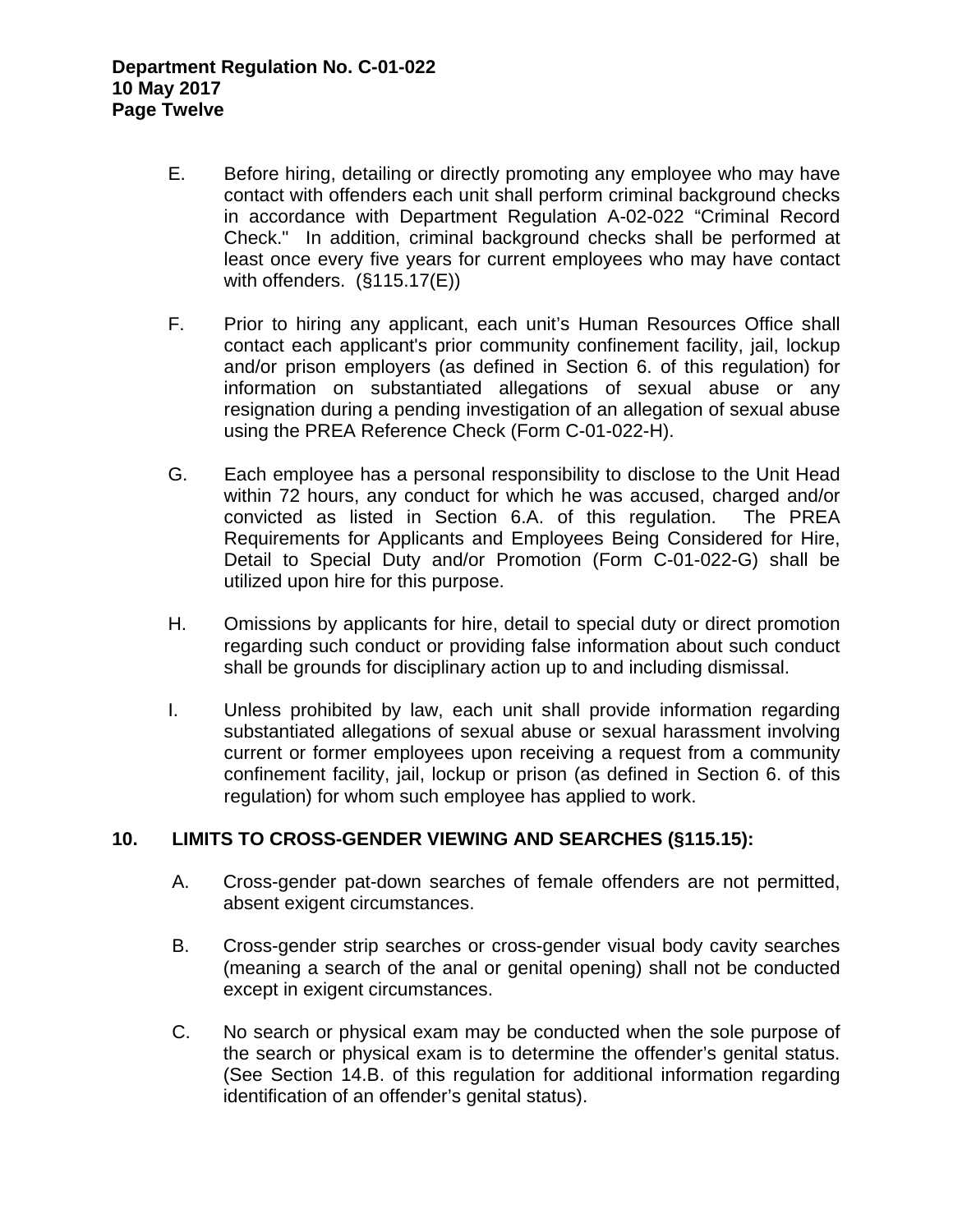- D. Offenders should be allowed to shower, perform bodily functions, and change clothing without non-medical staff of the opposite gender viewing their breasts, buttocks or genitalia, except in exigent circumstances or when such viewing is incidental to routine cell checks. Upon entering a housing unit, all cross-gender staff shall announce their presence.
- E. All cross-gender strip searches and cross-gender visual body cavity searches shall be documented on an Unusual Occurrence Report (UOR).  $(S115.15(C))$

### **11. TRAINING**

All training on sexual abuse pursuant to the PREA Standards shall be developed by the Department's Training Director in conjunction with the Chief of Operations, Regional Wardens, Department's PREA Coordinator and Department's Medical/Mental Health Director and shall include the following:

- A. Employee Training
	- 1) All current staff and new hire employees shall sign the Sexual Assault and Sexual Misconduct with Offenders Acknowledgement (Form C-01-022-A) and the Malfeasance in Office (Form C-01-022- B). Both forms shall be maintained in the employee's personnel file. All staff shall receive instruction related to the prevention, detection, response, reporting and investigation of sexual abuse. (§115.31(D))
	- 2) Training shall be tailored to the gender of the offenders at the employee's facility. The employee shall receive additional training if the employee is reassigned from a facility that houses only male offenders to a facility that houses only female offenders, or vice versa. (§115.15(B))
	- 3) The Department shall provide Correctional Officers with refresher training annually and all other employees shall receive refresher training every two years to ensure that all employees are aware of the Department's current sexual abuse and sexual harassment policies and procedures. (§115.31(C))
	- 4) All security staff shall be trained in how to conduct cross-gender pat-down searches, and searches of transgender and intersex offenders, in a professional and respectful manner, and in the least intrusive manner possible, consistent with security needs. (§115.15(F))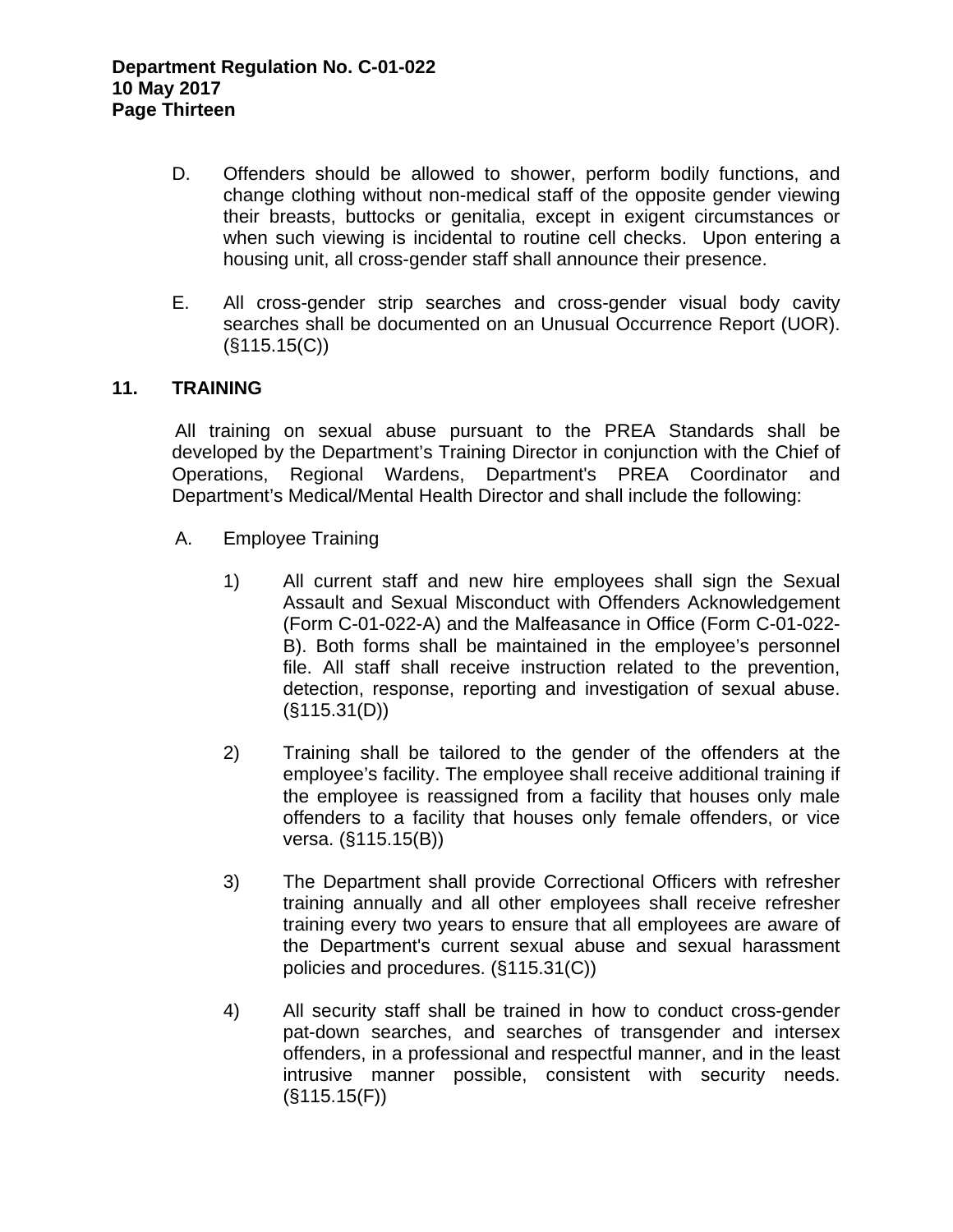- 5) During orientation and annually thereafter, all staff shall be trained in the prevention, detection, response, reporting and investigation of sexual abuse. This training shall include: (§115.31(A) and 115.35(A))
	- a. The Department's zero-tolerance policy for sexual abuse and sexual harassment;
	- b. How to fulfill the employee's responsibilities pursuant to this Section and this regulation;
	- c. An offender's right to be free from sexual abuse and sexual harassment;
	- d. The right of offenders and employees to be free from retaliation for reporting sexual abuse and sexual harassment;
	- e. The dynamics of sexual abuse and sexual harassment in confinement;
	- f. Common reactions of sexual abuse and sexual harassment victims;
	- g. How to detect and respond to signs of threatened and actual sexual abuse;
	- h. How to avoid inappropriate relationships with offenders;
	- i. How to communicate effectively and professionally with offenders, including LGBTI offenders; and
	- j. How to comply with relevant laws related to mandatory reporting of sexual abuse to outside authorities. (§115.31(A))

Training shall also include: (§115.35) Specialized training: Medical and mental health care

- a. The agency shall ensure that all full and part-time medical and mental health care practitioners who work regularly inits facilities have been trained in:
	- i. How to detect and assess sign of sexual abuse and sexual harassment;
	- ii. How to preserve physical evidence of sexual abuse;
	- iii. How to respond effectively and professionally to victims of sexual abuse and sexual harassment; and
	- iv. How and to whom to report allegations or suspicions of sexual abuse and sexual harassment.
- b. If medical staff employed by the agency conduct forensic examinations, such medical staff shall receive the appropriate training to conduct such examinations.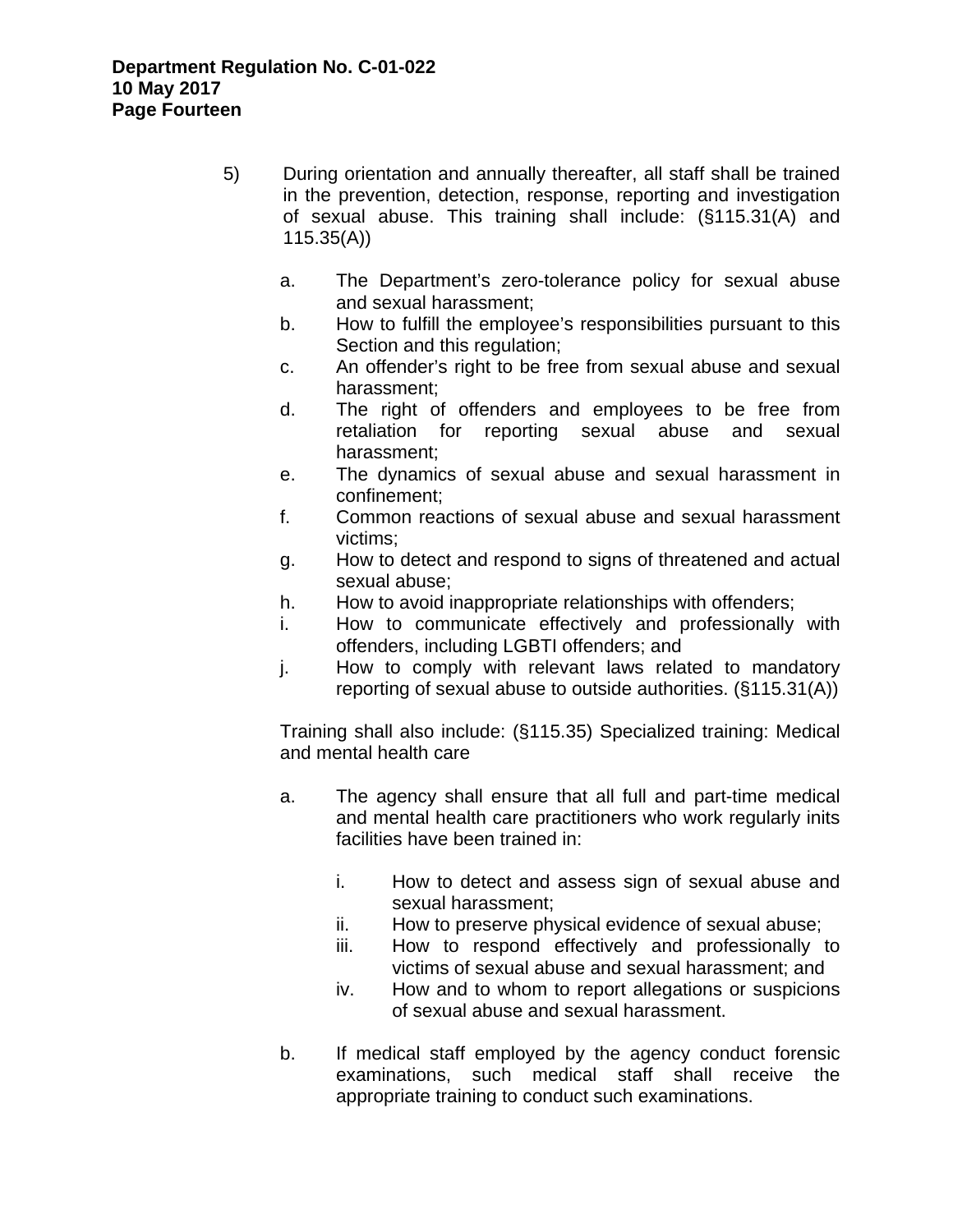- c. The agency shall maintain documentation that medical and mental health practitioners have received the training referenced in this standard either from the agency or elsewhere.
- d. Medical and mental health care practitioners shall also receive the training mandated for employees under §115.31 or for contractors and volunteers under §115.32, depending upon the practitioner's status at the agency.
- B. Volunteer, Intern and Contractor Training (§115.32)

 The Department shall ensure that all volunteers, interns and contractors who have contact with offenders have been trained on their responsibilities under the Department's sexual abuse and sexual harassment prevention, detection and response policies and procedures.

- 1) All volunteers**,** interns and contractors must sign the Sexual Assault and Sexual Misconduct with Offenders Volunteer Acknowledgement (Form C-01-022-C) stating that they understand that any violation shall result in disbarment from the unit and may include the filing of criminal charges as warranted. Form C-01- 022-C shall be maintained in a file under the direct responsibility of the Unit Head or designee.
- 2) The level and type of training provided to volunteers, interns and contractors shall be based on the services they provide and level of contact they have with offenders, but all volunteers who have contact with offenders shall be notified of the Department's zero tolerance policy regarding sexual abuse and sexual harassment and informed of the procedures to follow to report such incidents.
- 3) The facility shall maintain documentation confirming the training the volunteers, interns and contractors received.
- C. Offender Training (§115.33)
	- 1) Offender orientation for all new incoming offenders shall include verbal and written training information regarding sexual assault and sexual misconduct. This information shall address the following:
		- **Prevention;**
		- **Self-protection:**
		- Multiple channels of reporting sexual assault and sexual misconduct;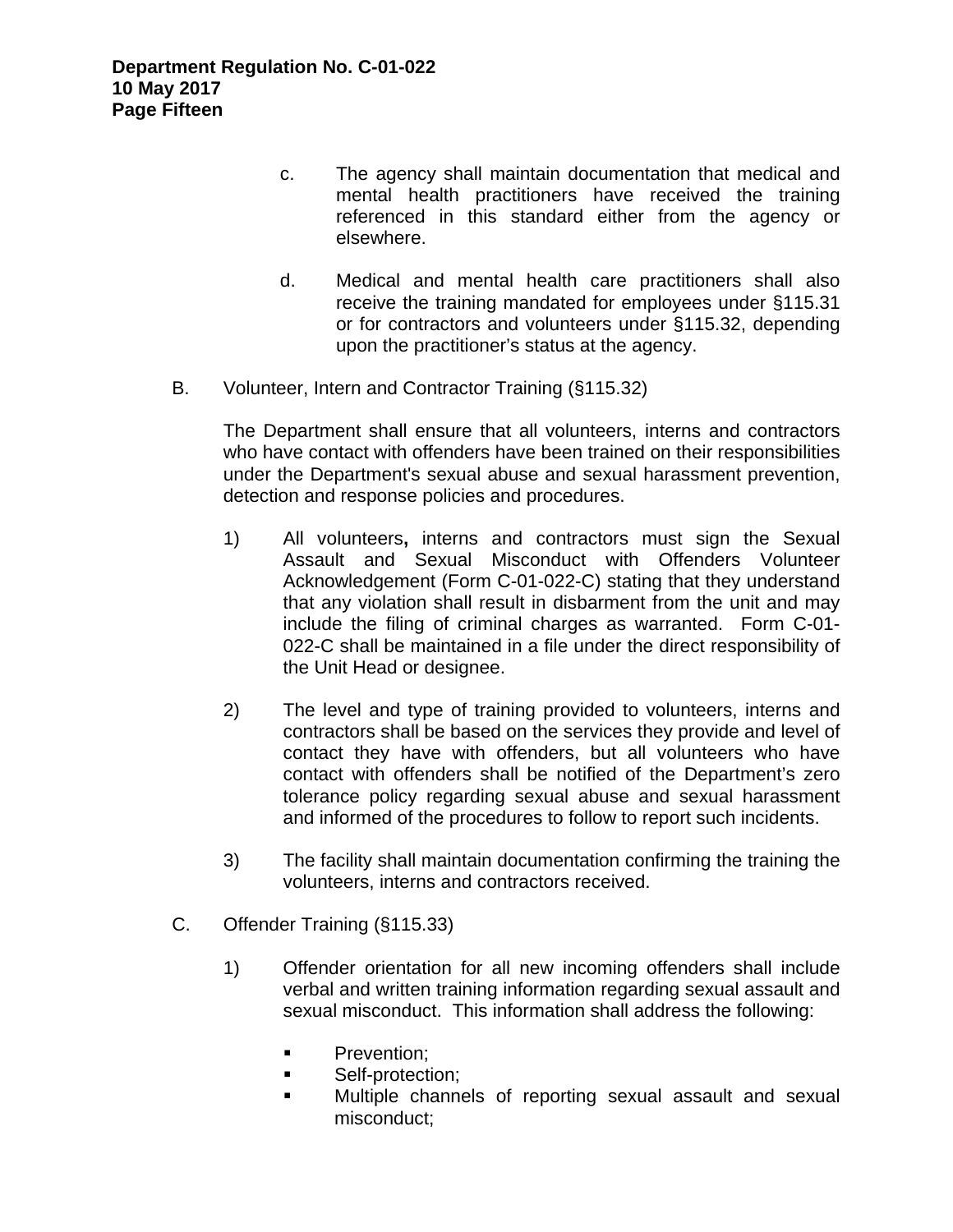- **Protection from retaliation:**
- **Treatment and counseling;**
- **DPS&C** zero tolerance for sexual assault and sexual misconduct.
- 2) Offenders at all institutions shall receive information concerning sexual abuse during offender orientation at their respective permanent housing unit upon intake. In addition, each offender shall receive one hour of annual training regarding sexual abuse and reporting.
- D. Offenders with Disabilities and Offenders who are Limited English Proficient

All facilities shall take appropriate steps to ensure that offenders with disabilities (including, for example, offenders who are deaf or hard of hearing, those who are blind or have low vision, those who have intellectual, psychiatric, or speech disabilities), have an equal opportunity to participate in or benefit from all aspects of the Department's efforts to prevent, detect and respond to sexual abuse and sexual harassment. (See Department Regulation Nos. B-08-010 "Americans with Disabilities Act" and B-08-018 "Effective Communication with the Hearing Impaired" for additional information). (§115.15(A) and 115.33(D))

- 1) The Department shall take reasonable steps to ensure meaningful access to all aspects of the Department's efforts to prevent, detect and respond to sexual abuse and sexual harassment to offenders who are limited English proficient, including steps to provide interpreters who can interpret effectively, accurately, and impartially, both receptively and expressively, using any necessary specialized vocabulary. (§115.16(B))
- 2) Certified offender interpreters may be used to explain the policies and procedures for reporting; however, the Department shall not rely on offender interpreters, offender readers or other types of offender assistants except in limited circumstances where an extended delay in obtaining an effective interpreter could compromise the offender's safety, the performance of firstresponse duties (§115.64) or the investigation of the offender's allegations. (§115.16(C))
- 3) Per the Memorandum of Understanding, the Department will utilize Speak Easy Telephone Interpreting Services for all foreign language interpreting needs.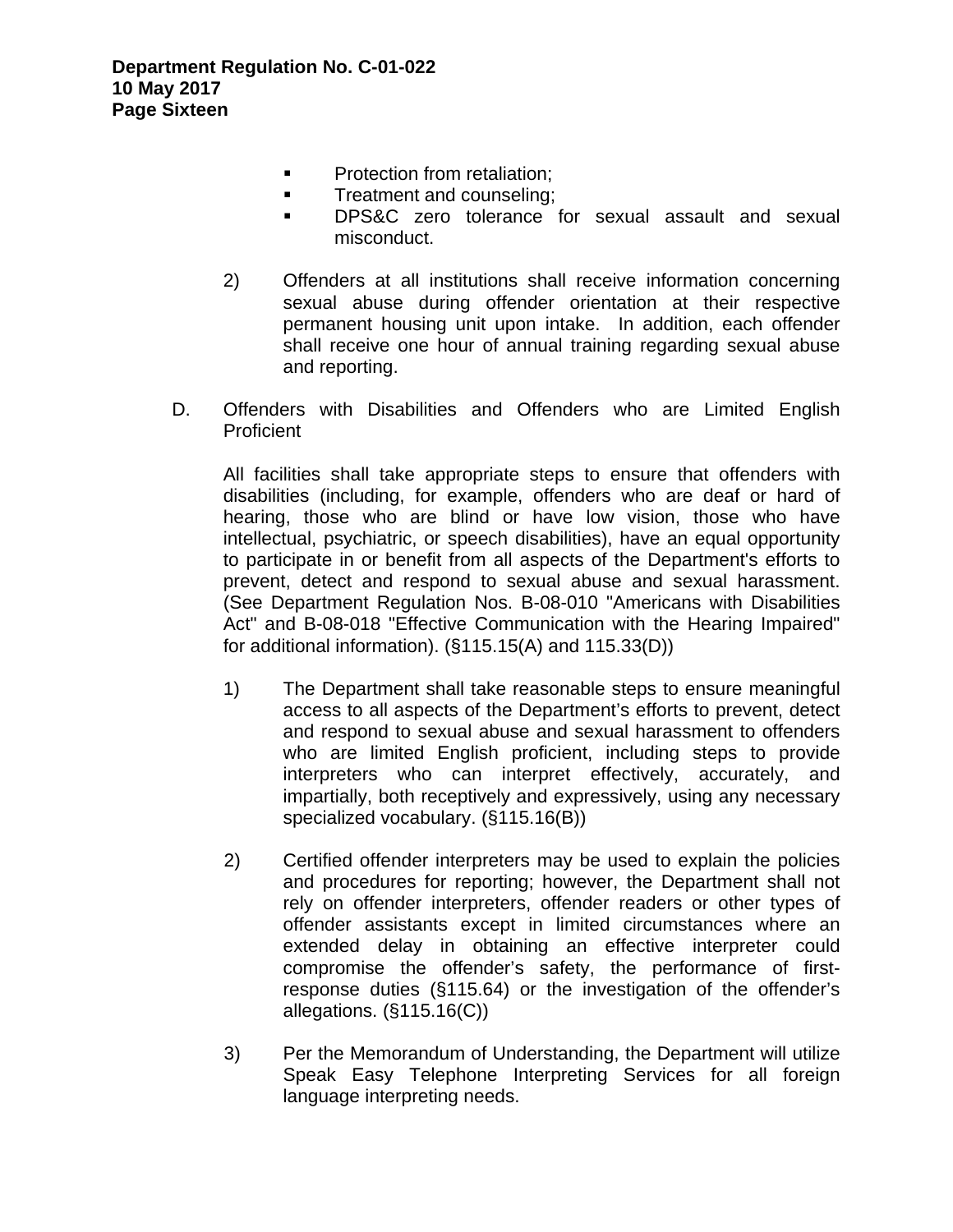#### **12. SCREENING FOR RISK OF VICTIMIZATION AND ABUSIVENESS (§115.41):**

 All new incoming offenders shall be screened at the reception and diagnostic centers for a history of predator sexual behavior, sexual abuse and the likelihood/potential of sexual abuse/victimization. Initial intake screening shall occur ordinarily within 24 hours of intake, and requires that the facility reassess the offender's risk of victimization or abusiveness within a set time period, not to exceed 30 days from the offender's arrival at the facility, based upon any additional, relevant information received by the facility subsequent to the intake screening.

- A. Reception center staff shall interview and evaluate all incoming offenders for PREA Blue HRSV and/or PREA Red HRSP and/or PREA Green tendencies utilizing the results of the PREA Screening Checklist and Instructions for Utilizing the PREA Screening Checklist (Form C-01-022- D), available offender records and mental health screening. The completed Checklist shall be filed in the offender's Master Record and in the mental health section of the offender's medical record file. Offenders shall not be disciplined for refusing to answer or for not disclosing complete information in response to questions asked in the PREA Screening Checklist.
- B. Offenders who enter the Department as sex offenders or offenders identified as PREA Red HRSP by the Checklist shall be advised of the sex offender treatment and programming available by mental health professionals involved in the reception and classification process. Clinical decisions involving these offenders awaiting transfer to a permanent institutional setting shall be the responsibility of the mental health staff at the reception centers.
- C. Offenders who enter the Department and are identified as confirmed PREA Blue HRSV victims of sexual assault utilizing the Checklist shall be considered for placement in a permanent institutional setting in accordance with the provisions of Section 16.H.
- D. Facility staff shall utilize the Offender Management System High Risk Sexual Predator/Victim Report (Entry Code "CHRSPV 2") to identify offenders that have been screened and identified as PREA Blue or PREA Red and their current housing assignment. PREA Compliance Managers or delegated appropriate staff shall utilize this reporting method to review housing assignments on the first working day of each month in order to verify that PREA Blue and PREA Red are not housed in the same housing area. If the offender's score designates both a PREA Red and PREA Blue, the Warden or designee will determine appropriate housing of the offender.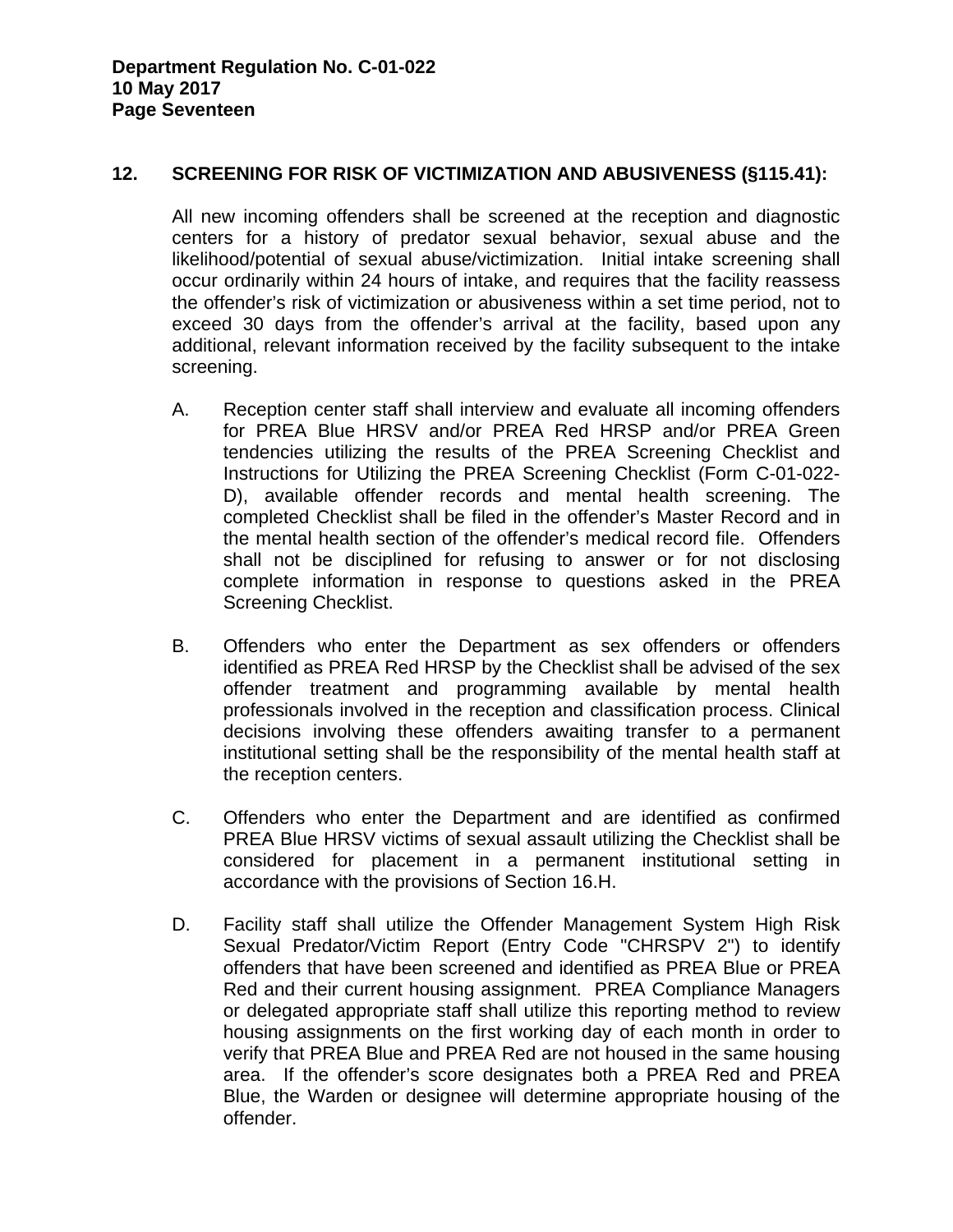# **13. MEDICAL AND MENTAL HEALTH SCREENINGS/HISTORY OF SEXUAL ABUSE (§115.81):**

- A. If the PREA screening indicates that an offender has experienced prior sexual victimization, whether it occurred in an institutional setting or in the community, or that an offender perpetrated sexual abuse, whether it occurred in an institutional setting or in the community, staff shall ensure that the offender is offered a follow-up meeting with a medical or mental health practitioner within 14 days of the intake screening. (§115.81(A) and (B)). The units' Classification Department will complete an Availability of Mental Health Counseling (Form C-01-022-M) upon intake for those offenders with a history of sexual victimization or who have previously perpetrated sexual abuse. This form will then be forwarded to the Mental Health Director for completion and placement into the Mental Health Section of the Medical Record.
- B. Any information related to sexual victimization or abusiveness that occurred in an institutional setting shall be limited to treatment staff (and others as necessary) in order to develop treatment plans and security and management decisions, including housing, bed, work, education and program assignments, or as otherwise required by Federal, State or local law. (§115.81(D))
- C. Medical and mental health practitioners shall obtain informed consent from offenders before reporting information regarding prior sexual victimization that did not occur in an institutional setting, unless the offender is under the age of 18. (§115.81(E))

### **14. USE OF SCREENING INFORMATION UPON INITIAL INTAKE:**

- A. Decisions concerning housing assignments, jobs and group activities for PREA Blue HRSV and PREA Red HRSP offenders shall be the responsibility of the Initial Classification Board at each receiving institution and shall be based on the Checklist, record review, prior facility behavior and current behavior. If mental health intervention is indicated, a referral shall be made by the Initial Board to a mental health professional. Offenders may not be disciplined for refusing to answer, or for not disclosing complete information in response to questions which are contained on the PREA Screening Checklist. (§115.41 (d)(1), (d)(7), (d)(8) or (d)(9))
- B. In deciding whether to assign a transgender or intersex offender to a facility for male or female offenders, and in making other housing and programming assignments, the unit shall consider on a case-by-case basis whether a placement would ensure the offender's health and safety,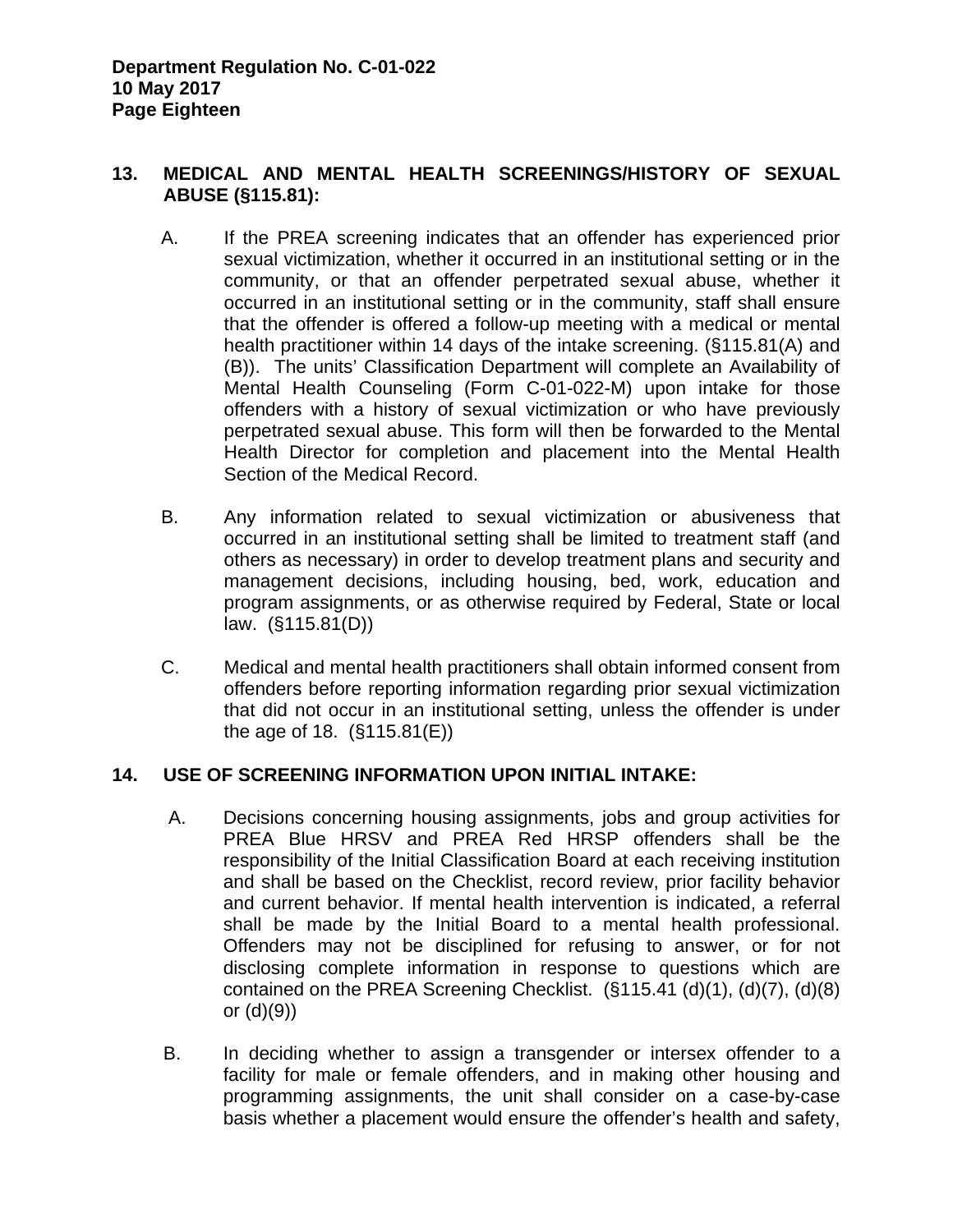and whether the placement would present management or security problems. Transgender offenders will also be given the opportunity to shower separately and each unit shall maintain documentation of the efforts to offer separate showers utilizing a Shower Preference Statement (Form C-01-022-N). Questions regarding identification of a transgender or intersex offender's genital status shall be referred to the Department's Medical/Mental Health Director for review and, if needed, determination if a physical examination in a private setting by a health care provider is necessary. (§115.15(E) and 115.42(C))

C. Reception center staff shall note the results of the Checklist in the Offender Management System. Consideration concerning housing, including possible single cell, shall be determined by the Classification Board based on initial screening information for those offenders confirmed/deemed PREA Blue HRSV and/or PREA Red HRSP.

#### **15. YOUTHFUL OFFENDERS** (§115.14)**:**

- A. All offenders under the age of 18 years housed in a state correctional facility are considered youthful offenders.
- B. The Department recognizes that:
	- 1) No youthful offender may be placed in a housing unit in which the offender will have contact with any adult offender through use of a shared day room or other common space, shower area or sleeping quarters;
	- 2) Outside of housing units, the Department shall either maintain "sight and sound separation" between youthful offenders and adult offenders to prevent adult offenders from seeing or communicating with youthful offenders, or provide direct staff supervision when youthful offenders and adult offenders are together.
- C. Administrative staff shall make their best efforts to avoid placing youthful offenders in segregation to comply with the provisions of this Section and that, absent exigent circumstances, each unit shall comply with this standard in a manner that affords youthful offenders daily large-muscle exercise and any legally required special education. Youthful offenders shall also have access to other programs and work opportunities to the extent possible.
- D. Refer to Department Regulation No. B-02-020 "Youthful Offenders" for additional information specific to this offender population.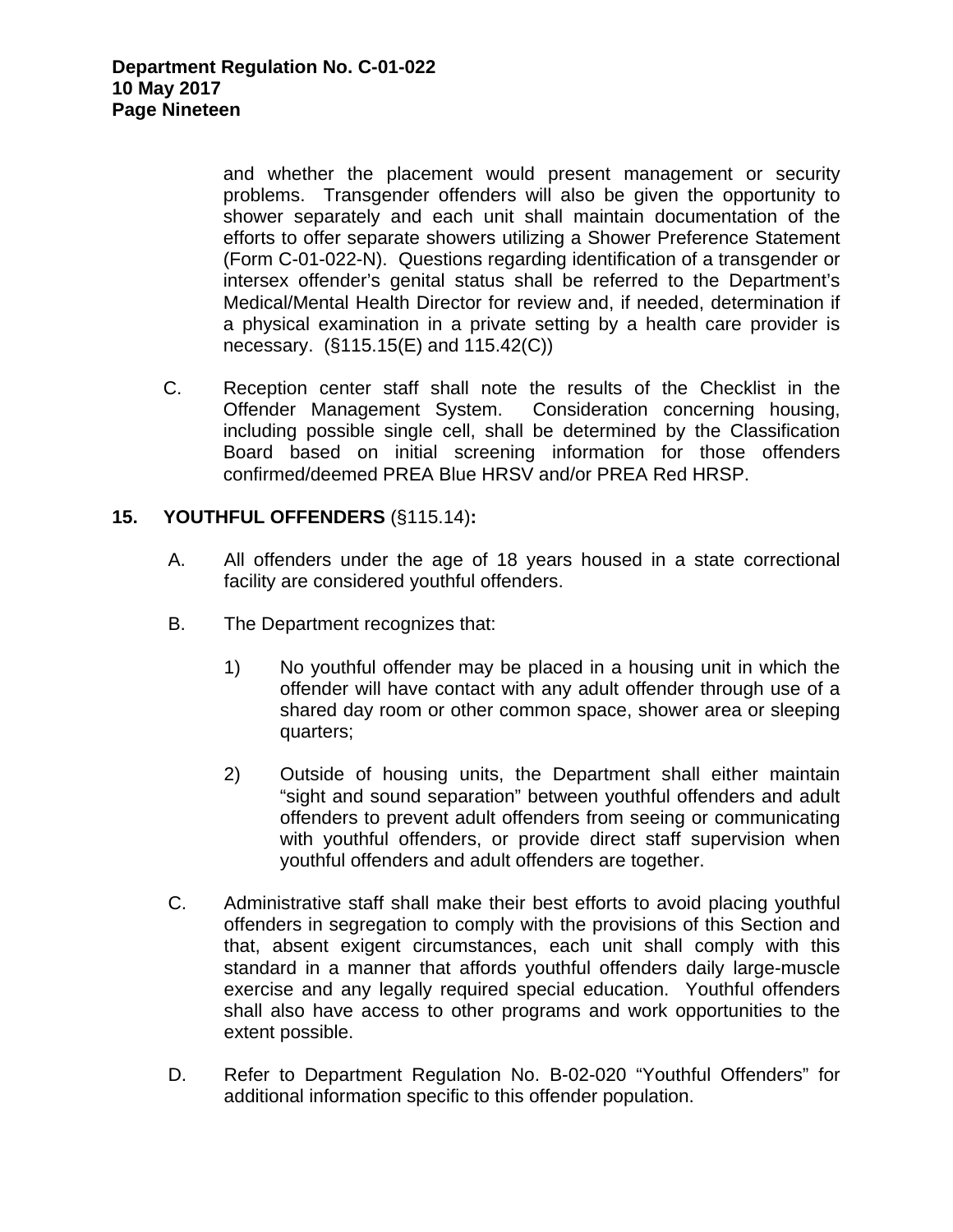# **16. USE OF SCREENING INFORMATION AT PERMANENT HOUSING ASSIGNMENT (§115.42):**

 The completed Checklist for all offenders at their permanent housing assignment shall be filed and shall remain in the offender's Master Record and in the mental health section of the offender's medical record file. The Checklist shall not be considered a public record.

- A. Once an offender is confirmed/deemed a PREA Blue HRSV and/or PREA Red HRSP at any time during incarceration, the offender shall be evaluated by the Classification Board for appropriate housing and programs and the offender shall be referred to a mental health professional. The mental health professional shall meet with the offender upon receipt of the referral to offer services and encourage programming.
- B. Placement and programming assignments for transgender or intersex offenders shall be reassessed and documented at least twice each year utilizing the Transgender/Intersex Reassessment (Form C-01-022-O) by Classification staff to review any threats to safety experienced by the offender.

**Note:** It is prohibited to place a lesbian, gay, bisexual, transgender, intersex and gender nonconforming offender (LGBTI) in a dedicated unit or facility solely on the basis of LGBTI identification unless such placement is pursuant to a legal requirement for the purpose of protecting such an offender. Transgender and intersex offenders must be given the opportunity to shower separately from other offenders.

- C. The Department's Medical/Mental Health Director shall ensure that the institution employs or has access to the services of a licensed mental health professional that has a scope of practice, training and/or experience in trauma counseling.
- D Mental health services for PREA Blue HRSV offenders shall focus on issues related to treatment for and prevention of victimization.
- E. Mental health services for PREA Red HRSP offenders shall focus on alleviating the offender's propensity for predatory or aggressive sexual behavior.
- F. The Director of Classification or designee at each institution shall be notified at intake by the Initial Board or by any staff member thereafter who identifies an offender as a PREA Blue HRSV and/or PREA Red HRSP. The Director of Classification or designee shall ensure that this information is entered into the offender's Annual Assessment, Master Record and in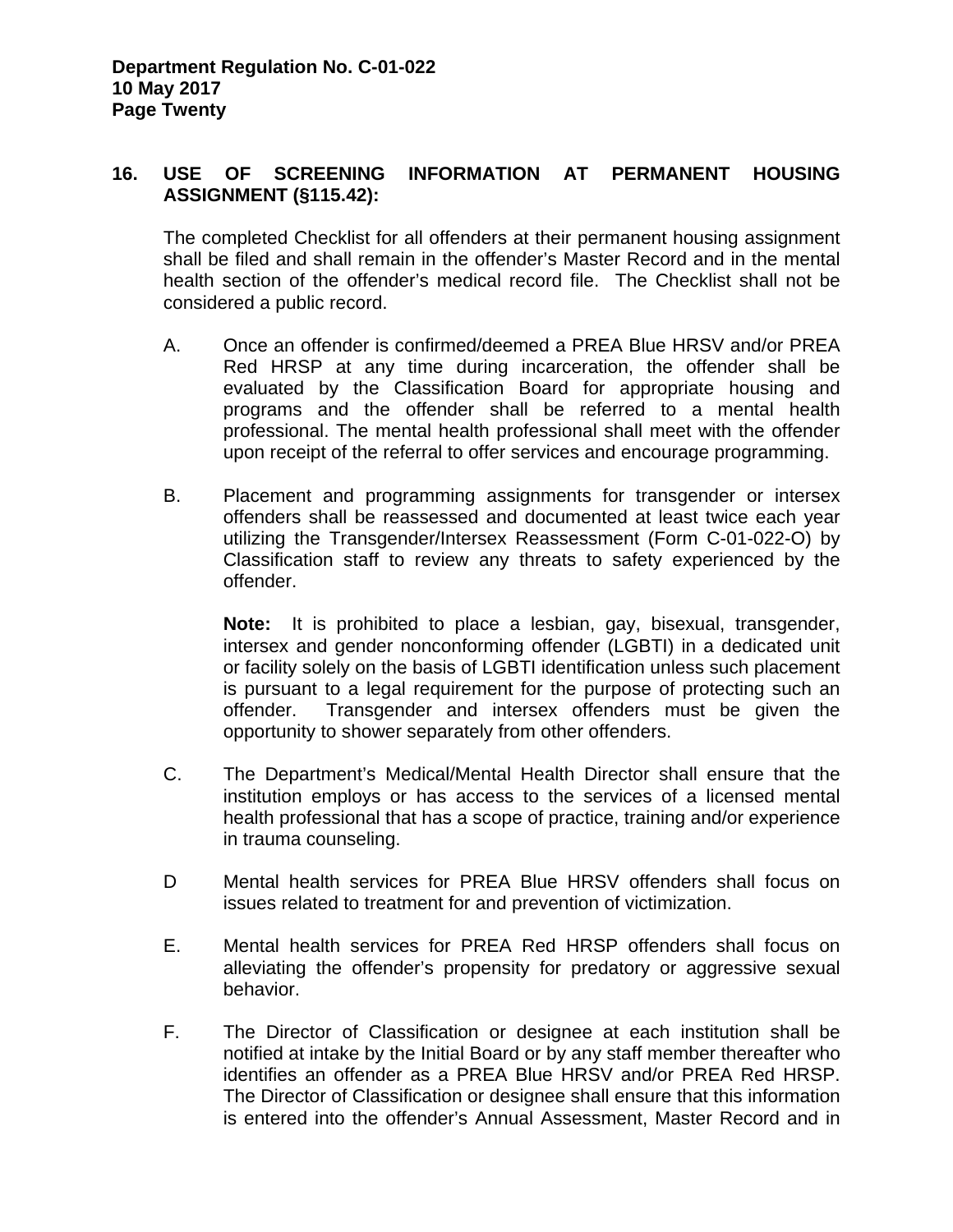the mental health section of the offender's medical record for monitoring purposes. If the offender's discharge date occurs prior to the Annual Assessment, a screening shall be completed prior to discharge. Each facility will be responsible for reviewing an offender's PREA designation prior to any housing, job or program reassignment to make an individualized determination regarding how to ensure the safety of each offender.

- G. At least quarterly, Unit Managers shall ensure housing area supervisors and staff are provided with information identifying which offenders within those housing locations are designated as PREA Blue HRSV and PREA Red HRSP in order to achieve the effective management of these offender populations. Additionally, this information shall be provided to housing area supervisors each time a PREA Blue HRSV or PREA Red HRSP offender's housing location is changed.
- H. Offenders at high risk for sexual victimization shall not be placed in involuntary segregated housing unless an assessment of all available alternatives has been made, and a determination has been made that there is no available alternative means of separation from likely abusers. If the facility restricts access to programs, privileges, education or work opportunities, the facility shall document this information on the 24 Hour Review of Involuntary Segregation Status during PREA-Related Investigations (Form C-01-022-P). If a facility cannot conduct an assessment immediately, the facility may hold the offender in involuntary segregated housing for less than 24 hours while completing the assessment. (§115.43)
- I. Any offender who is recognized by staff or others as displaying predatory behavior or the potential for victimization shall be referred to the PREA Compliance Manager for a special referral evaluation utilizing the Checklist to determine the appropriate classification for the offender.If indicated, the Compliance Manager shall ensure that a referral is made to a mental health professional for intervention.

### **17. REPORTING WITHIN THE DEPARTMENT:**

- A. An allegation of sexual abuse shall be reported to the Department's PREA Coordinator and the Department's PREA Investigator immediately following the initial notification to the Unit Head. Such allegations shall be treated with discretion and confidentiality.
- B. All allegations of sexual assault, sexual misconduct or sexual harassment by either staff or offender may be reported to any staff member. The staff member who receives such reports whether verbally or in writing, shall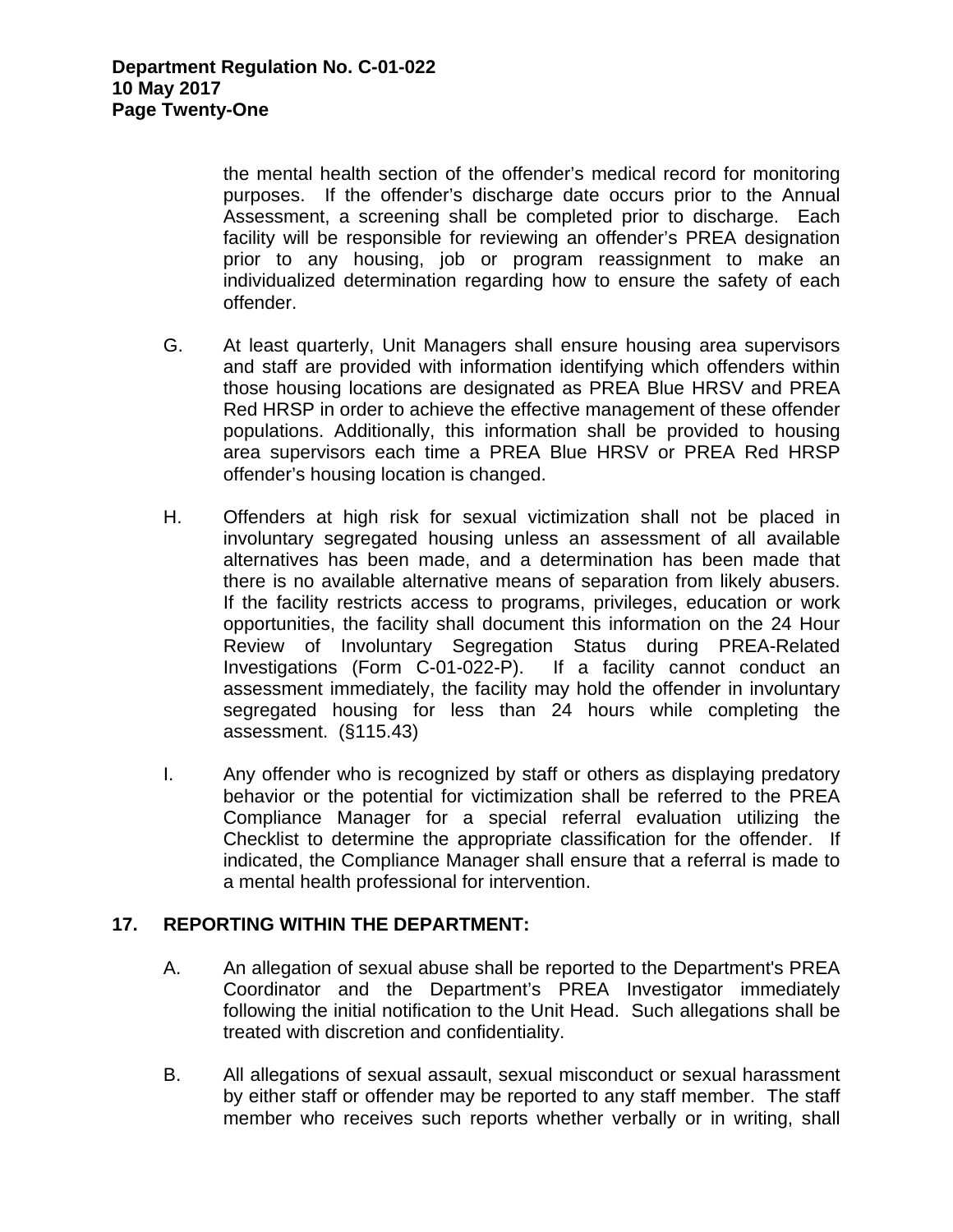immediately notify their supervisor who shall ensure that an Unusual Occurrence Report (UOR) is completed. Unit policy and procedures shall include specific methods for staff to also privately report sexual assault or sexual misconduct of offenders to any staff member.All PREA related UOR's shall be forwarded immediately up the chain of command. The appropriate supervisor shall immediately contact the facility investigative section.Staff shall also report any claims of retaliation against offenders and staff for reporting abuse, as well as any staff neglect or violation of responsibility that may have contributed to an incident or retaliation. For at least 90 days following a report of sexual abuse, the unit shall monitor the conduct and treatment of offenders or staff who reported the sexual abuse and offenders who were reported to have suffered sexual abuse to determine if there are changes that may suggest possible retaliation by offenders or staff and shall act promptly to remedy any such retaliation. Items the unit should monitor include any offender disciplinary reports, housing or program changes, or negative performance reviews or reassignments of staff. The unit shall continue such monitoring beyond 90 days if the initial monitoring indicates a continuing need.This should be documented on the PREA Agency Protection against Retaliation for Offenders/Staff (Form C-01-022-Q). In the event an offender who is being monitored for retaliation is transferred, the PREA Compliance Manager at the sending facility shall follow up with the receiving facility to ensure continuity of retaliation monitoring.(§115.61(A), 115.51(C) and (D) and 115.67 (A) and (E)). An agency's obligation to monitor shall terminate if the agency determines that the allegation is unfounded.

C. An offender may also use the Administrative Remedy Procedure (ARP) as a means to report an alleged sexual assault or sexual misconduct. There is no time limit imposed regarding when an offender may submit a grievance regarding an allegation of sexual abuse. The Department shall not require an offender to use any informal grievance process, or to otherwise attempt to resolve with staff, an alleged incident of sexual abuse. Nothing in this section shall restrict the unit's ability to defend against an offender's lawsuit on the ground that the applicable statute of limitations has expired. (§115.52)

 Third parties (which may include other offenders, unit staff, family members, attorneys and outside advocates) may also assist offenders by making sexual abuse harassment reports, and/or initiating formal grievances. However, once this formal grievance process has been initiated by a third party, the offender must authorize the request for remedy and must continue the process in accordance with Department Regulation No. B-05-005 "Administrative Remedy Procedure." The unit shall document offenders who decline to continue with the grievance once a third party initiates the process.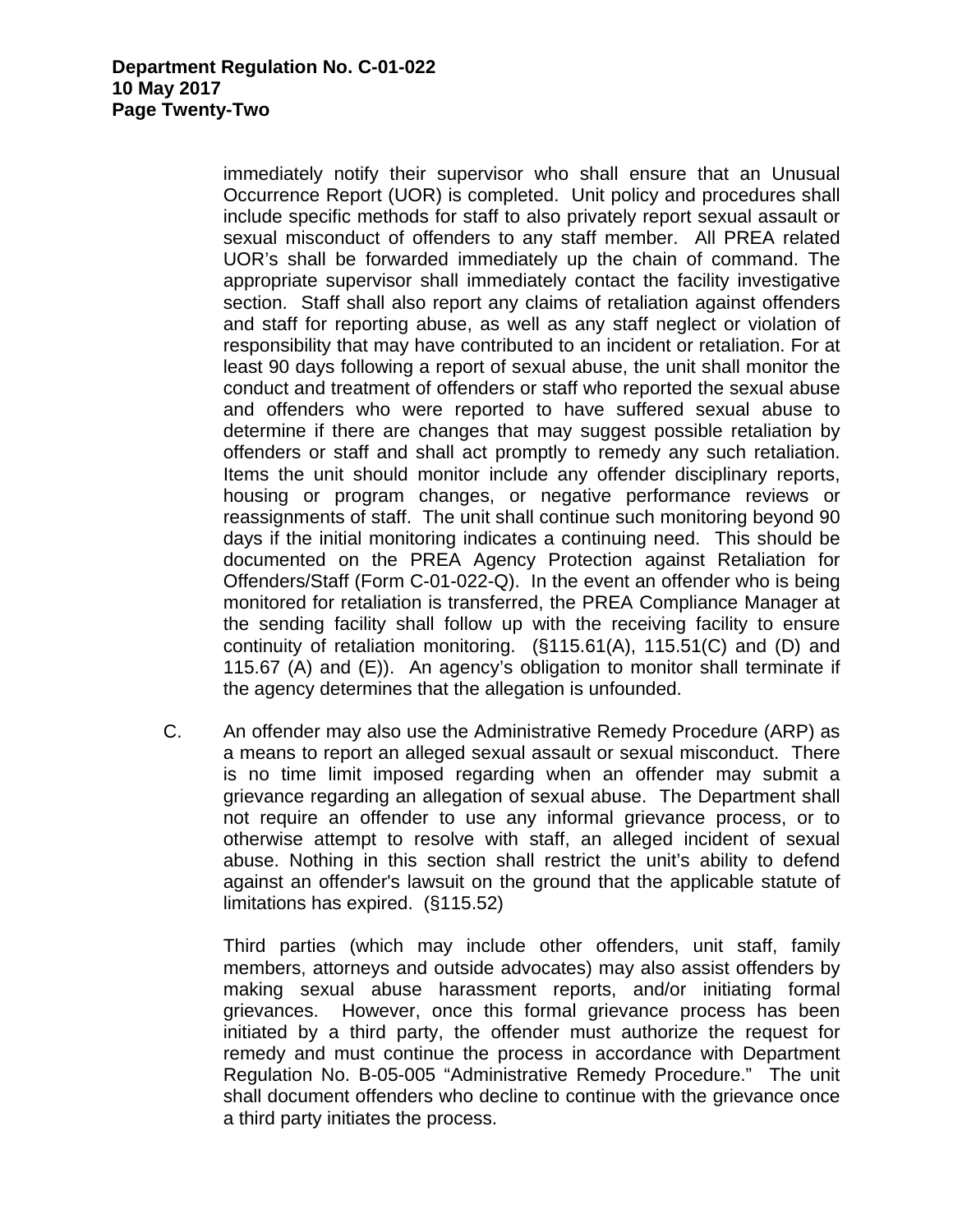- D. In every case where the alleged aggressor is a staff member, there shall be no contact between the alleged aggressor and the alleged offender/victim without the approval of the Unit Head.
- E. The staff member receiving the report and/or the appropriate supervisor shall advise the victim not to shower or otherwise hygienically clean or if the assault was oral, not to eat, drink, or brush the teeth or otherwise take any action that could damage or destroy physical evidence pending completion of the gathering of that evidence and/or the initial investigation.
- F. If the alleged assault has occurred within the previous 72 hours and evidence is obtainable or other circumstances dictate, arrangements shall immediately be made to have the alleged victim escorted under appropriate security provisions to the infirmary for assessment. Testing for pregnancy, sexually transmitted diseases (HIV, gonorrhea, hepatitis etc.) and other diseases as determined by the attending physician and counseling shall be made available to the alleged victim when appropriate.
- G. The Department shall offer all victims of sexual abuse access to forensic medical examinations, whether on-site or at an outside facility, without financial cost to the victim, when evidentiary or medically appropriate. Such examinations shall be performed by Sexual Assault Forensic Examiners (SAFEs) or Sexual Assault Nurse Examiners (SANEs) where possible. If SAFEs or SANEs cannot be made available, the examination can be performed by other qualified medical practitioners. The Department shall document its efforts to provide SAFEs and SANEs.  $(S115.21(C))$
- H. The assigned investigator shall immediately notify the Victim Advocate (but no later than the next business day), that an alleged sexual abuse has occurred. (§115.21(D))
	- 1) The Victim Advocate shall consult with the assigned investigator and offer assistance to the alleged victim as is appropriate.
	- 2) As requested by the victim and with the alleged victim's written consent utilizing the Consent for Victim Advocate (Form C-01-022- I), the Victim Advocate may participate in supporting victims throughout the forensic medical examination process (ensuring compliance in confidentiality laws) and investigatory interviews and shall provide emotional support, crisis intervention, information and referrals. (§115.21(E))
	- 3) The Victim Advocate may not obstruct or interfere with the course of the investigation in any manner.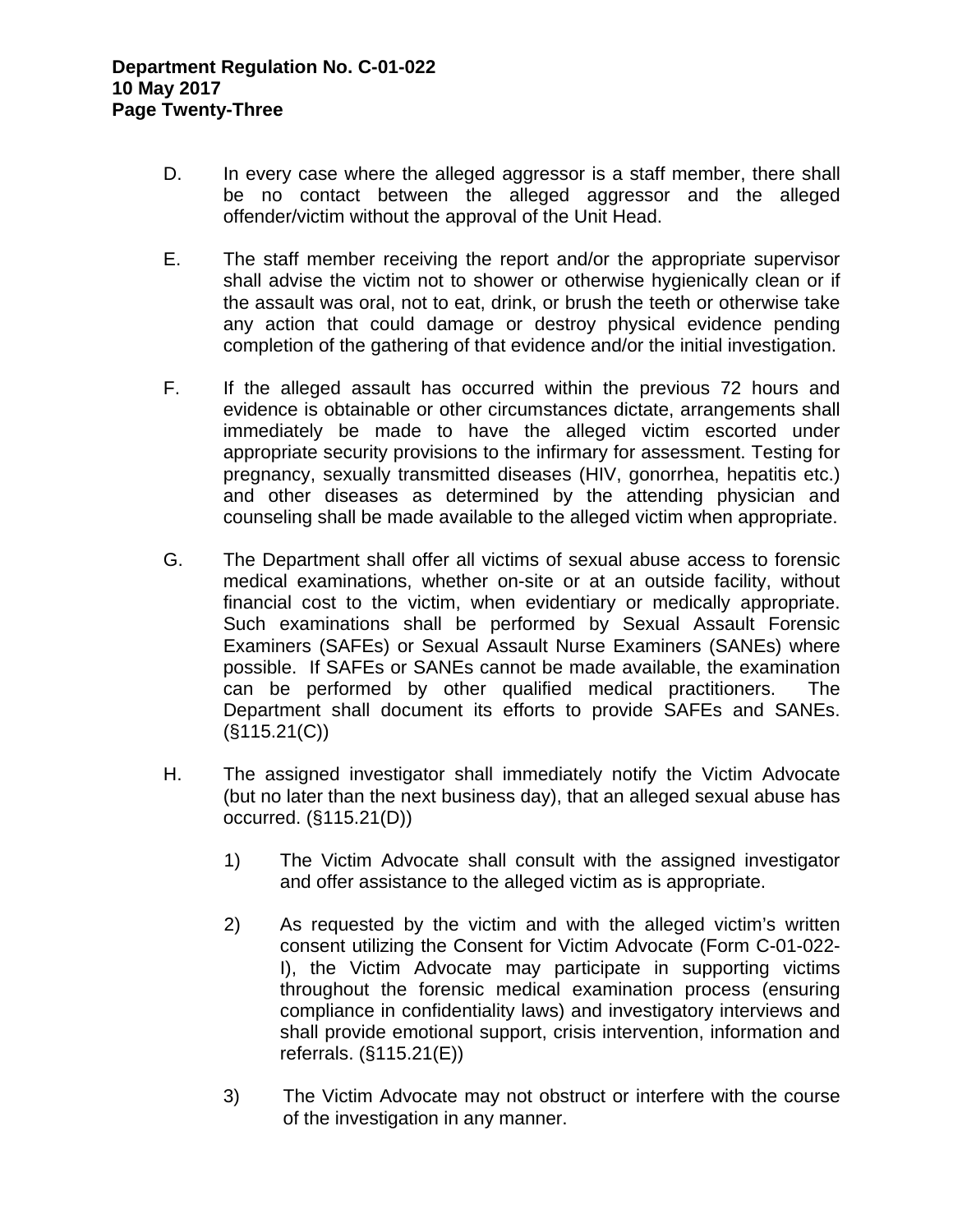- 4) All conversations between the Victim Advocate and the alleged victim shall remain confidential except when:
	- a. Disclosure of the confidential information is necessary to protect the victim or another (staff or offender) from potential harm; or
	- b. The identity of an otherwise unknown alleged sexual predator is revealed.
- 5) The Victim Advocate shall not prepare or submit an Unusual Occurrence Report based upon conversations or functions performed while in the role of Victim Advocate.
- I. If the alleged victim is a youthful offender (or is considered a vulnerable adult), the reporting requirements outlined in this Section shall be followed. (§115.61(D) and 115.21(B))
	- 1) The unit PREA Compliance Manager shall complete the Department of Children and Family Services/Child Welfare Report for Mandated Reporters of Child Abuse/Neglect (Form C-01-022-J) and e-mail a copy of the report to the Department's PREA Investigator and the Department's PREA Coordinator within 24 hours of the allegation or incident. Within this 24 hour period, the unit PREA Compliance Manager shall also make an oral report of the allegation or incident to the Department of Family Services by calling 1-855-452-5437 or, in the case of vulnerable adults, the appropriate law enforcement agency.
	- 2) Following review and concurrence with the report by the Department's PREA Coordinator and Department's PREA Investigator, the unit PREA Compliance Manager shall fax a copy of the report (Form C-01-022-J) to the Department of Family Services at the appropriate fax number listed below. For convenience, telephone numbers are also included.

| Facility    | Fax No.      | Telephone No. |
|-------------|--------------|---------------|
| <b>AVC</b>  | 318-253-5053 | 318-253-7734  |
| ALC, WNC    | 337-639-4052 | 337-639-2963  |
| DCI, LSP    | 225-683-9634 | 225-683-3734  |
| <b>DWCC</b> | 318-371-3083 | 318-371-3004  |
| EHCC, LCIW  | 225-687-2129 | 225-687-4373  |
| <b>RCC</b>  | 985-732-6826 | 985-732-6800  |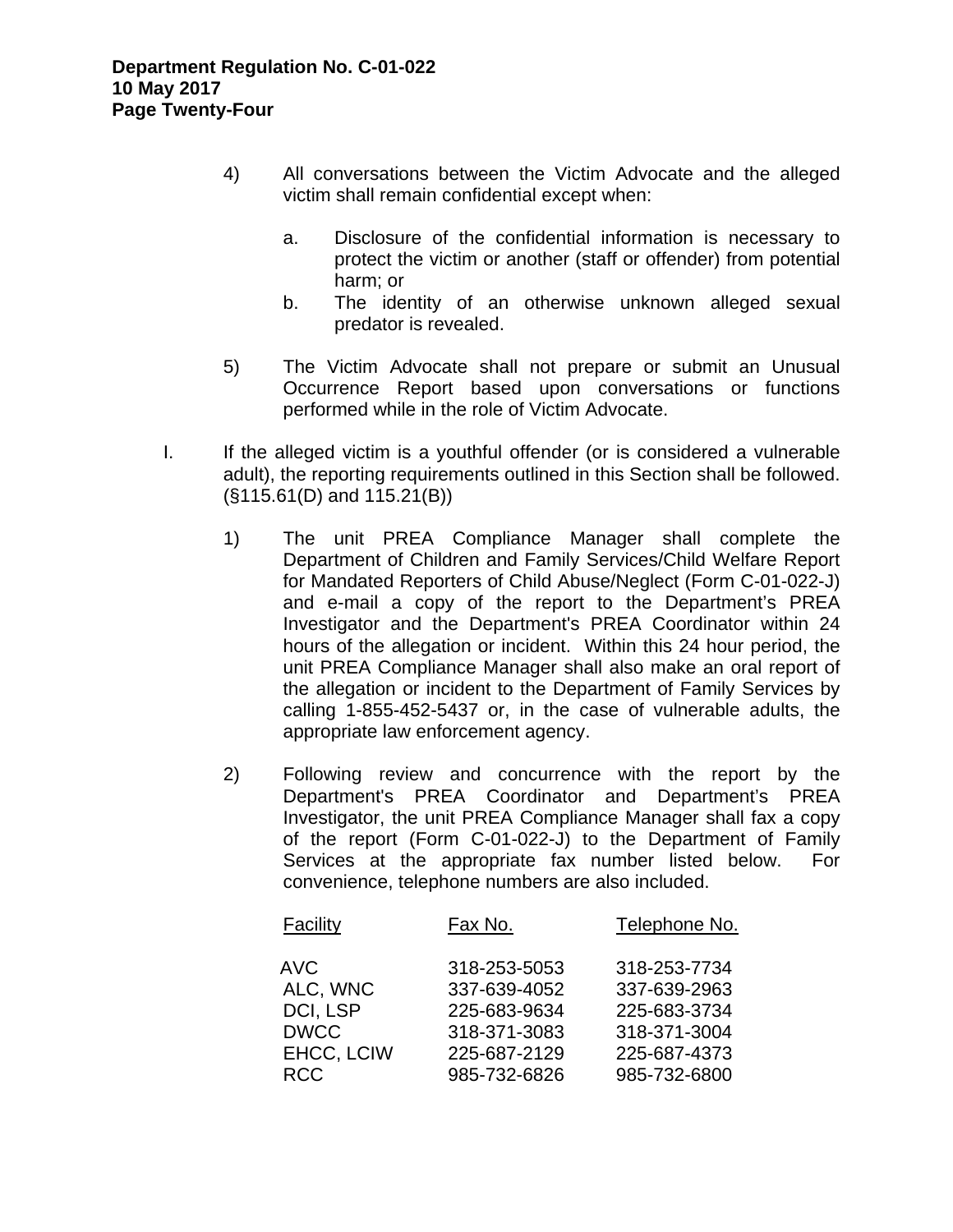- 3) Mandatory reporters of sexual abuse of a youthful offender include health practitioners, mental health/social service practitioners, clergy, teachers and law enforcement officers. Failure to report sexual abuse of a youthful offender or a vulnerable adult by a mandatory reporter may result in disciplinary action taken by the Department and the individual's professional licensing board.
- 4) Submission of Form C-01-022-J as stated in Sections 17.I.1) and 2) shall be in addition to and prior to the completion of the mandatory PREA investigation.
- 5) Form C-01-022-J shall be maintained in the investigative file of the incident and a copy shall be maintained in the youthful offender's mental health file.

# **18. REPORTING TO OTHER CONFINEMENT FACILITIES (§115.63):**

Upon receiving an allegation that an offender was sexually abused while confined at another facility, the Unit Head or designee of the facility that received the allegation shall notify in writing the Unit Head of the facility or designee where the alleged abuse occurred. Notification shall be provided as soon as possible, but no later than 72 hours after receiving the allegation and documentation shall be placed in the offender's Master Record

### **19. REPORTING TO EXTERNAL AGENCIES:**

- A. Reporting to the Louisiana Commission on Law Enforcement and the Administration of Criminal Justice
	- 1) By February  $15<sup>th</sup>$  of each year, the Department's PREA Investigator shall report all of the following information for the prior calendar year to the Louisiana Commission on Law Enforcement and the Administration of Criminal Justice:
	- 2) The number of sexually-oriented criminal offenses reported;
	- 3) The status of each sexually-oriented criminal offense case reported;
	- 4) The number of sexual assault collection kits submitted for analysis;
	- 5) The number of reported sexual assault collection kits requiring analysis;
	- 6) The number of reported sexual assault collection kits received;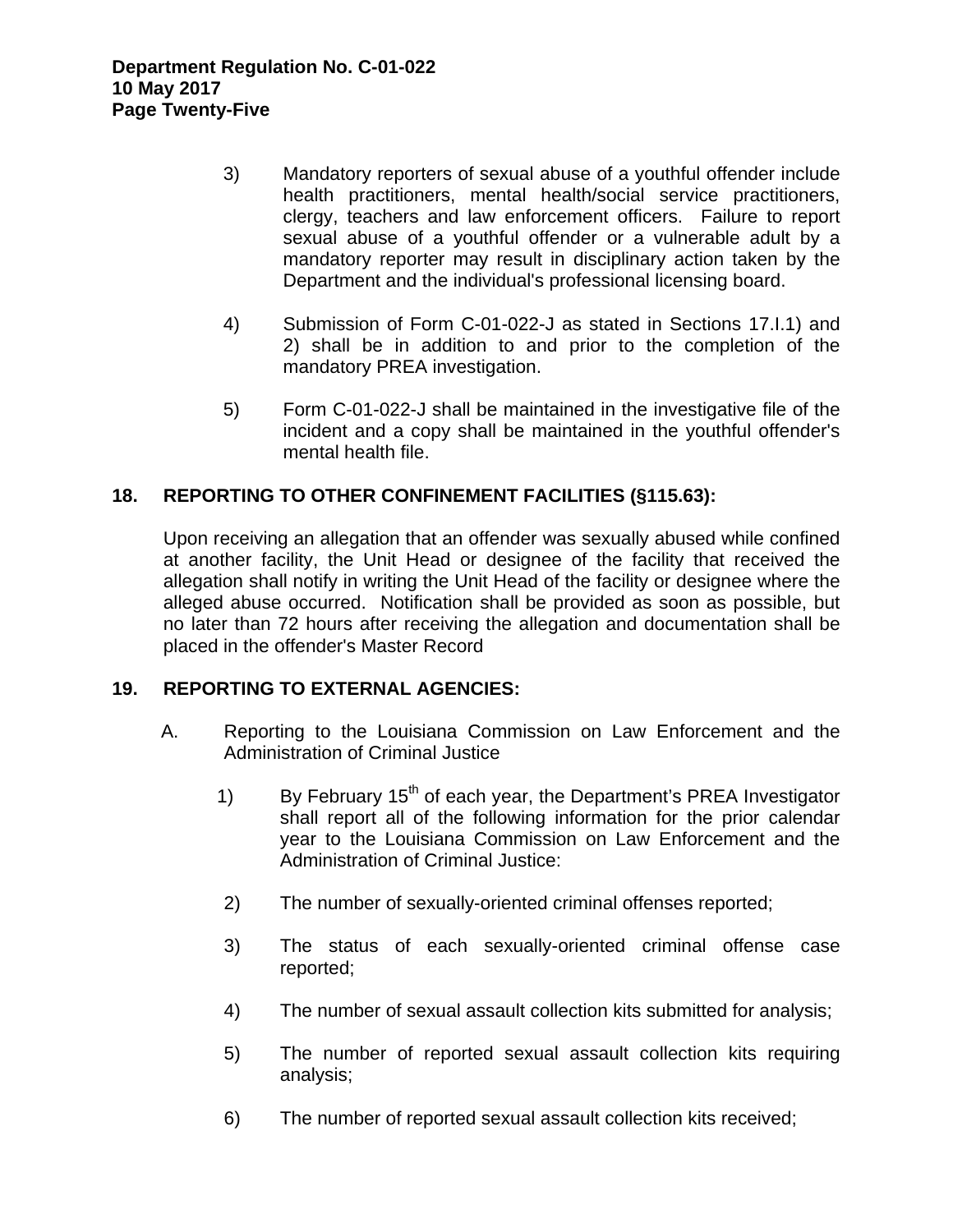- 7) The number of unreported sexual assault collection kits that were untested due to judicial or investigative reasons.
- 8) The report shall also provide written notification if it does not have:
	- a. Any sexually-oriented criminal offenses reported;
	- b. Any reported sexual assault collection kits in the Department's possession;
	- c. Any unreported sexual assault collection kits in the Department's possession.
- B. Reporting to the United States Department of Justice
	- 1) The Department's PREA Investigator shall prepare the annual Survey of Sexual Victimization for State Prison Systems (SSV-2) report. The official SSV-2 contains statistics for DPS&C owned and operated facilities.
	- 2) A separate Incident Form (Adult, SSV-1A) shall be prepared for each substantiated sexual victimization allegation reported at a Department facility. The SSV-1A shall be created by the PREA Investigator at the facility where the incident occurred. The PREA Investigator shall submit the SSV-1A to the Department's PREA Investigator who shall ensure the accurate completion of each incident form and retain the SSV-1A.
	- 3) The SSV-2 and all SSV-1A forms shall be submitted by the Department's PREA Investigator to the United States Department of Justice by September  $1<sup>st</sup>$  of each year for the statistics accumulated the prior calendar year.
	- 4) A second SSV-2 report shall be completed by the Department's PREA Investigator which shall include any and all state privately operated prisons and all transitional work programs under contract to or under cooperative endeavor agreement with the DPS&C.
	- 5) The Department's PREA Investigator shall also maintain any SSV-1A reports concerning a substantiated sexual victimization allegation occurring at all state privately operated prisons and all transitional work programs under contract to or under cooperative endeavor agreement with the DPS&C.
	- 6) The Department's PREA Investigator shall submit copies of both SSV-2 reports to the Secretary and the Chief of Operations prior to September  $1<sup>st</sup>$  of each year.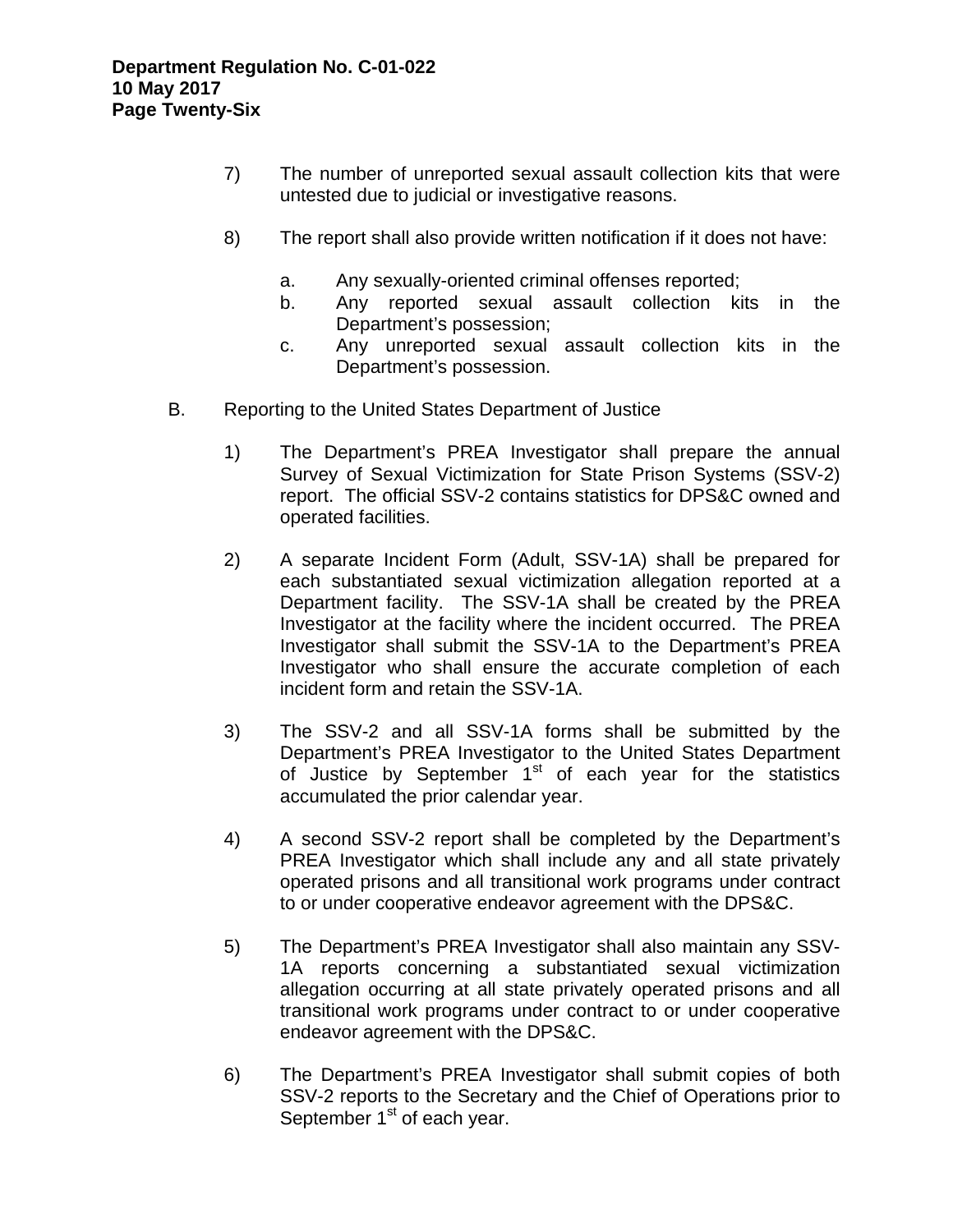7) The aggregate numbers of the SSV-2 reports which includes statistics from the state operated prison facilities, state privately operated prison facilities and all transitional work programs under contract to or under cooperative endeavor agreement with the DPS&C shall be posted on the Department's website by October 1<sup>st</sup> of each year. The Department shall maintain sexual abuse data collected pursuant to La. R.S. 115.87 for at least 10 years after the date of initial collection.

**Note:** All external reports are confidential and exempt from the Louisiana Public Records Act (La. R.S. 44:3 et seq.)

### **20. INVESTIGATIONS (§115.71):**

**Note:** When sexual abuse is alleged, the unit shall use investigators who have received special training in investigating incidents of sexual assault and sexual misconduct. This training may include, but not be limited to: sexual abuse investigations; crime scene management; elimination of contamination; evidence collection protocol and crisis intervention. (§115.34(A))

- A. Investigation of recent sexual assault or sexual misconduct occurring within 72 hours: If the alleged sexual assault or sexual misconduct is reported or discovered within 72 hours of the incident, the following steps shall be taken by the Unit Head or designee. (§115.21(A) and 115.64)
	- 1) The Unit Head shall be notified and an investigation shall be initiated as directed. Based upon the initial inquiry and/or evidence that the allegation represents possible criminal activity, the Unit Head or designee shall notify local law enforcement and the facility investigative section.
	- 2) If the alleged aggressor is known to be an offender, he shall be placed in segregation pending investigation.
	- 3) At the initiation of the investigation, alleged victim(s) and alleged aggressor(s) shall be immediately separated.

**Note:** The Unit Head, designee or unit PREA Compliance Manager shall coordinate with the assigned investigator in making decisions regarding the housing and management of the alleged offender/victim(s), the alleged offender/ aggressor(s) and any alleged offender/witness(es) so as not to inadvertently interfere with the criminal investigation.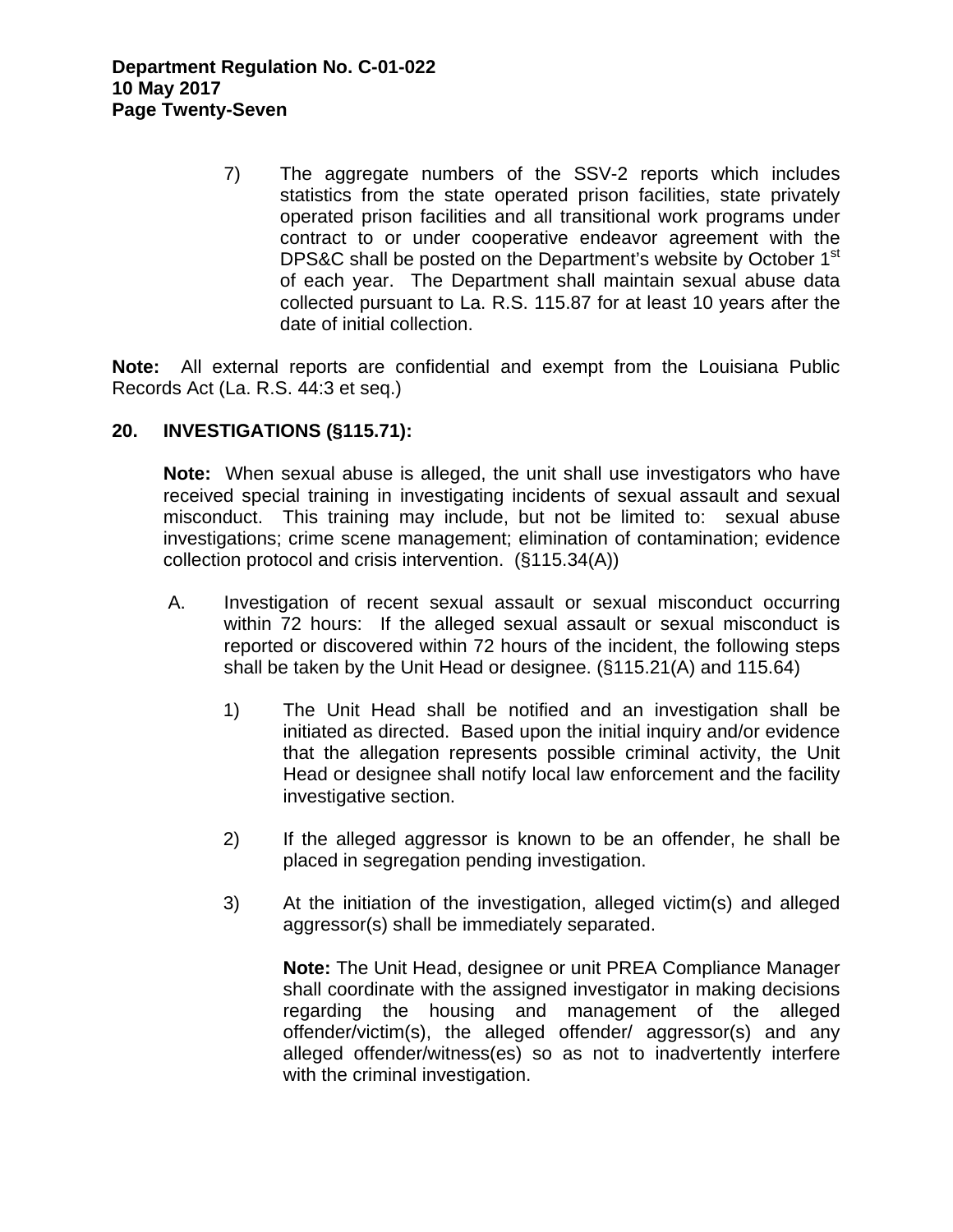- 4) Secure the alleged crime scene if feasible and if forensic evidence is likely to exist.
- 5) A log shall be maintained to record the name of each person entering the crime scene, the time of entry and time of departure.
- 6) The only persons allowed to enter a secured crime scene are the assigned investigator(s), medical staff and/or the Unit Head, as needed.
- 7) The crime scene shall remain secured until released by the investigator.
- 8) Investigators shall: gather and preserve direct and circumstantial evidence, including any available physical and DNA evidence and any available electronic monitoring data; interview alleged victims, suspected perpetrators, and witnesses; and shall review prior complaints and reports of sexual abuse involving the suspected perpetrator.
- 9) In accordance with La. R.S. 15:621, all biological evidence collected in cases involving homicide and rape shall be held in secure custody indefinitely or turned over to the Sheriff's Office that is handling the criminal investigation. In either case, the biological evidence shall not be destroyed and shall be stored appropriately. This does not preclude removing parts containing biological evidence from large items of evidence and retaining only the parts containing the biological evidence. **Note:** All unit PREA Compliance Managers or investigators shall

notify the Department's PREA Investigator via e-mail before any sexual assault kits involving staff DNA are submitted to the Louisiana State Police Crime Lab for investigative purposes.

- 10) The alleged victim shall be promptly escorted under appropriate security provisions to the infirmary for assessment.
- 11) In preparation for transporting the alleged victim to the infirmary or hospital emergency room, the victim shall be instructed to undress over a clean sheet in order to collect any potential forensic evidence that may fall from his person. The sheet, along with the victim's clothing, shall be collected as evidence and placed in a paper bag with an appropriate chain of evidence form attached. Appropriate substitute clothing shall be provided to the victim.
- 12) When the alleged victim is an offender and is released from the infirmary or emergency room, the alleged offender/victim shall be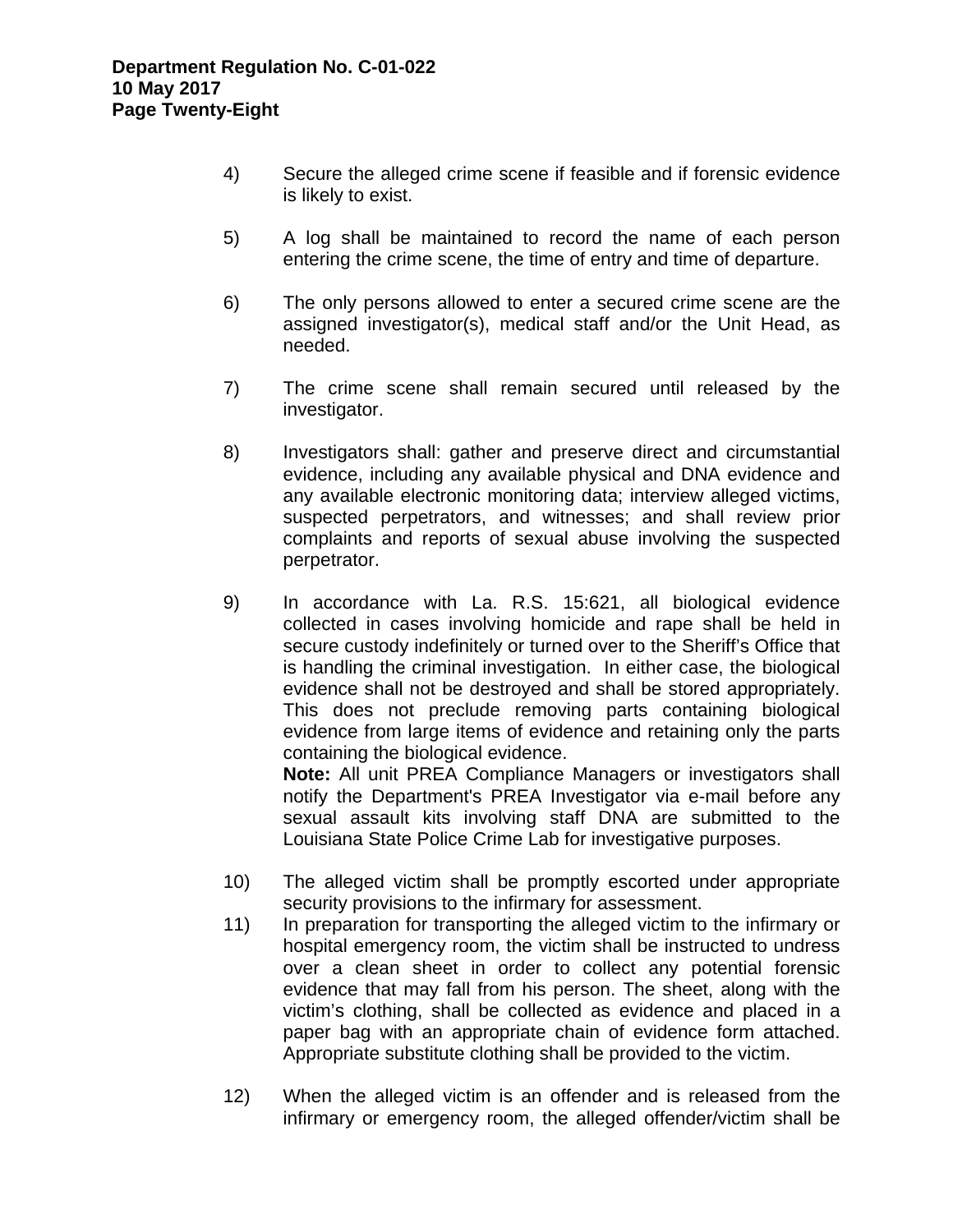segregated from the alleged aggressor and screened by a mental health professional and appropriate referrals are made.

- 13) Separate interviews of the alleged victim and the alleged aggressor shall be conducted.
- 14) No facility shall require an offender who alleges sexual abuse to submit to a polygraph examination or other truth-telling device as a condition for proceeding with the investigation of such an allegation.
- 15) The credibility of an alleged victim, suspect or witness shall be assessed on an individual basis and shall not be determined by the person's status as detainee or staff.
- 16) Alleged aggressors who are offenders shall be held in segregation pending investigation and shall remain there until the investigation is complete, unless other circumstances require the transfer of the alleged offender aggressor. The offender accused of the predatory behavior shall be evaluated by mental health staff prior to the disciplinary hearing of the violation.
- 17) All facilities shall attempt to conduct a mental health evaluation of all known offender on offender abusers within 60 days of learning of such abuse history and after treatment when deemed appropriate by mental health practitioners. This shall be documented utilizing the Mental Health Evaluation for Substantiated Cases of Sexual Assault (Form C-01-022-R).
- B. Investigations of sexual abuse occurring more than 72 hours after the incident: The following steps shall be taken by the Unit Head or designee.
	- 1) Alleged victim(s) and alleged aggressor(s) shall be immediately separated and assigned to an appropriate housing unit.
	- 2) Medical and mental health screening shall be offered to all victims.
	- 3) A determination shall be made based upon the amount of time that has passed since the alleged incident occurred and the possibility of evidence still existing, as to whether the alleged aggressor, if known to be an offender, should be placed in a dry cell to preserve forensic evidence. An offender who is placed in a dry cell for purposes of preserving forensic evidence shall be strip-searched, issued a paper gown and will have all possessions removed. No offender placed in a dry cell shall remain in such status any longer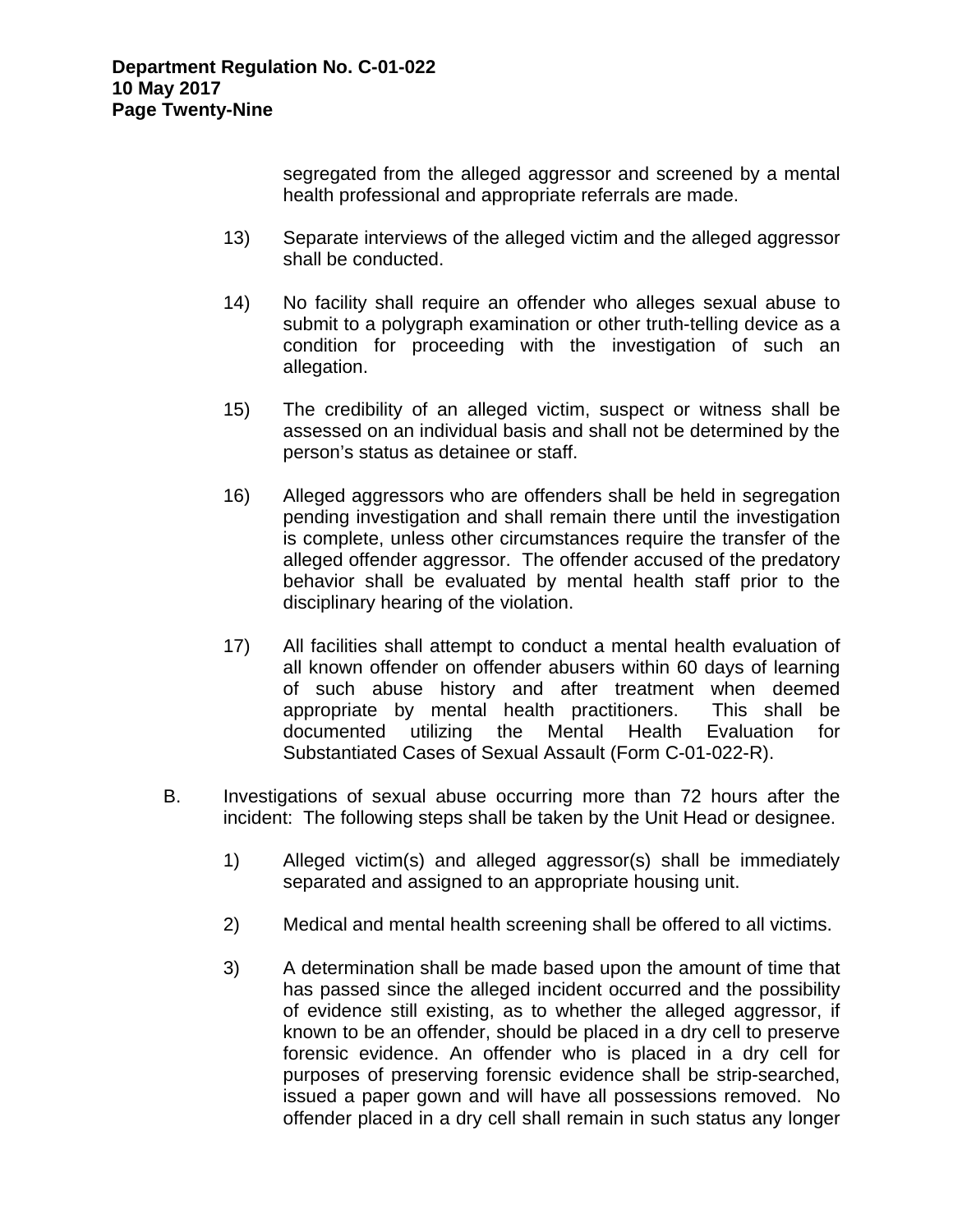than is necessary to determine if any forensic or other evidence can be obtained.

- 4) A determination shall be made based upon the amount of time that has passed since the alleged incident and other factors, whether there is a possibility of evidence still existing at the crime scene. If it is determined that evidence may still exist, the alleged crime scene shall be secured and any potential evidence shall remain in place for the investigation. If the alleged crime scene cannot be secured, it shall be photographed and/or videotaped and proper evidence protocols followed.
- 5) Investigators shall: gather and preserve direct and circumstantial evidence, including any available physical and DNA evidence and any available electronic monitoring data; interview alleged victims, suspected perpetrators, and witnesses; and review prior complaints and reports of sexual abuse involving the suspected perpetrator.
- 6) All PREA investigations shall result in a formal report utilizing the Standardized Case Report (Form C-01-022-E). Standardized case reporting shall be conducted as follows.
	- a. A case report numbering format shall be utilized:
		- i. Three letter facility identifier;
		- ii. Two digit year identifier;
		- iii. Single letter month identifier, with January beginning "A";
		- iv. A sequential case number example: The case report number for Rayburn Correctional Center assigning the first case of January, 2012 would be: RCC-12-A-001.
	- b. All PREA investigation case reports shall be reviewed and approved by the Warden or designated Deputy Warden. Upon unit review and approval, all PREA investigation case reports shall be forwarded to the Department's PREA Investigator for final review, approval/disapproval and disposition.
- 7) All investigation case reports shall be concluded, reviewed and forwarded to Headquarters within 30 days of receiving the initial allegation. In the event an extension of the 30-day time period is needed, a request shall be submitted to the Headquarters Director of Investigations who shall approve or deny the request.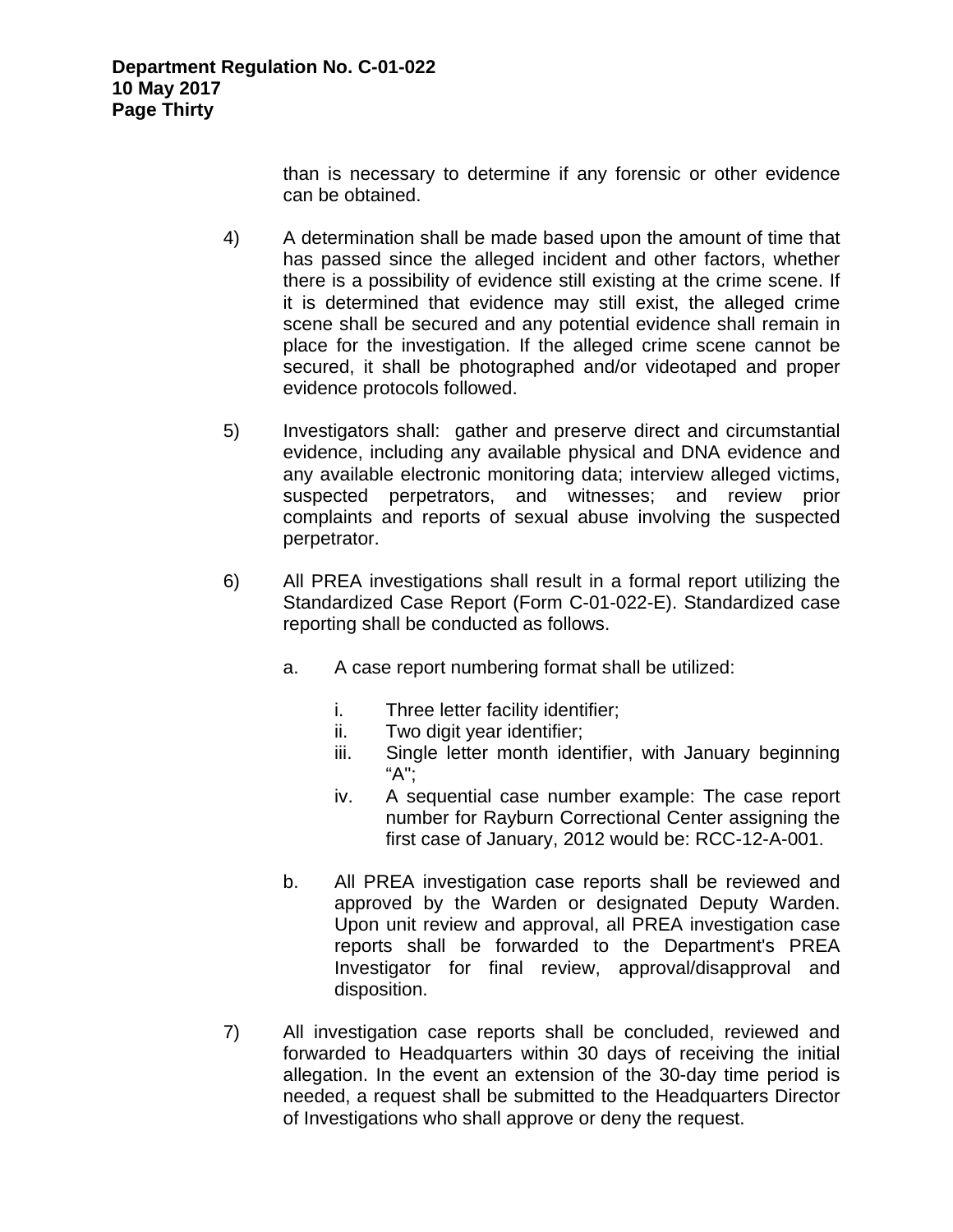- 8) Investigations concerning allegations of employees holding the rank of Colonel or above shall be conducted by investigators assigned by the Department's PREA Investigator. Following an investigation regarding an offender's allegation of sexual abuse, the unit shall inform the offender if the allegation was determined to be substantiated, unsubstantiated or unfounded. (§115.73(A))
- C. Investigations of Potential Criminal Allegations

Incidents involving criminal acts of sexual assault and sexual misconduct where local law enforcement is not conducting the investigation should be investigated by an investigator who is acting under the authority of the Department's PREA Investigator. If such an investigator is not assigned to the reporting unit, one shall be assigned to the facility by the Chief of Operations.

- D. Notifications
	- 1) Following the conclusion of an investigation into an offender's allegation that the offender suffered sexual abuse, the unit shall inform the offender as to whether the allegation was determined to be substantiated, unsubstantiated or unfounded.
	- 2) If the unit did not conduct the investigation, it shall request the relevant information from the investigative entity in order to inform the offender of the investigative findings.
	- 3) Following an offender's allegation that a staff member has committed sexual abuse against the offender, the unit shall subsequently inform the offender (unless the unit has determined that the allegation is unfounded) whenever:
		- a. The staff member is no longer posted within the offender's unit;
		- b. The staff member is no longer employed at the unit;
		- c. The unit learns that the staff member has been indicted on a charge related to sexual abuse within the unit; or
		- d. The unit learns that the staff member has been convicted on a charge related to abuse within the unit.
	- 4) Following an offender's allegation of sexual abuse by another offender, the unit shall subsequently inform the alleged victim whenever: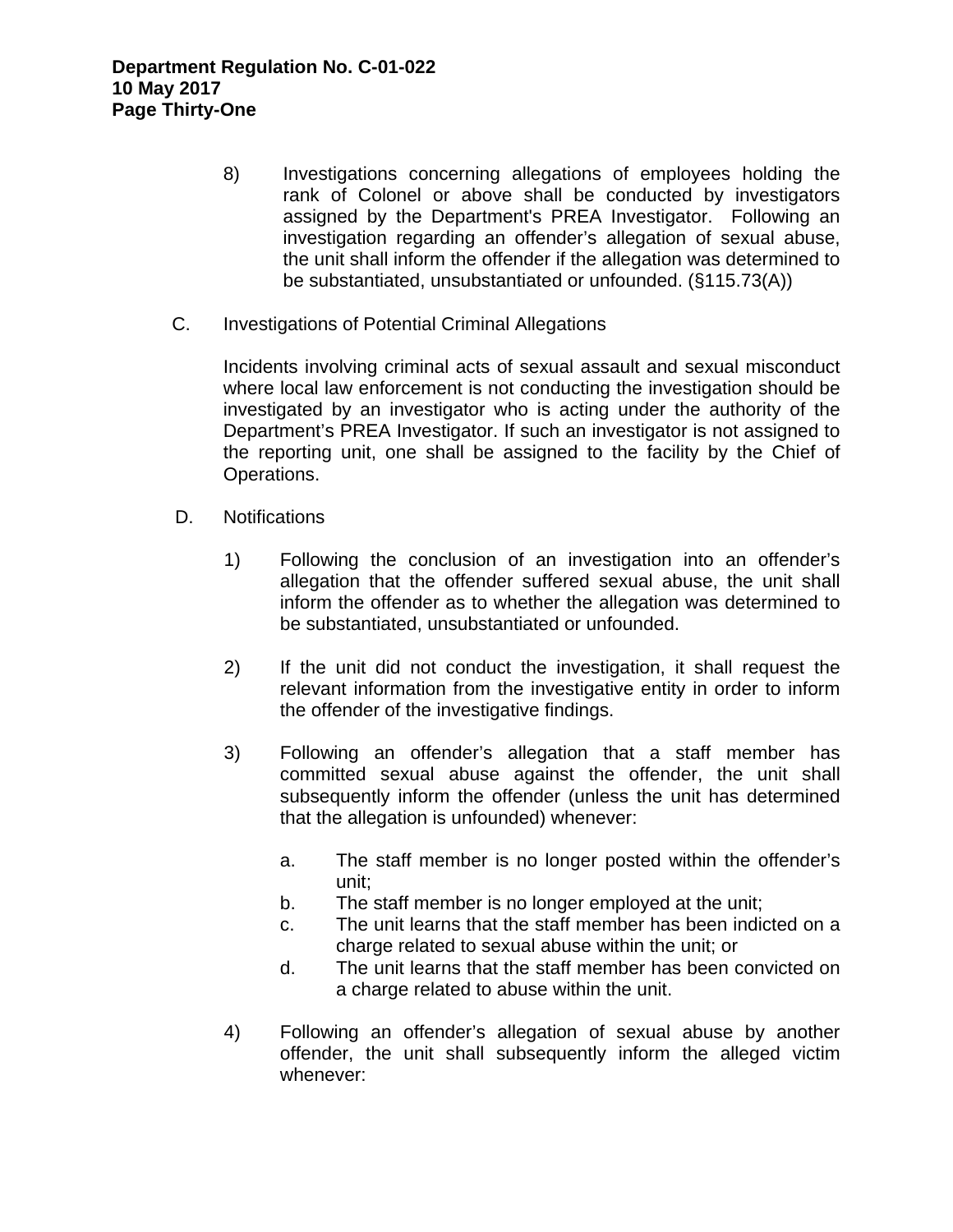- a. The unit learns that the alleged abuser has been indicted on a charge related to sexual abuse within the unit; or
- b. The unit learns that the alleged abuser has been convicted on a charge related to sexual abuse within the unit.
- 5) All notifications or attempted notifications shall be documented utilizing the Notification of Outcome of PREA Allegation (Form C-01-022-S).
- 6) A unit's obligation to report pursuant to this Section shall terminate when the offender achieves a full term release date.

# **21. DATA COLLECTION AND PROSECUTION:**

- A. Data Collection
	- 1) The PREA Allegation Database, accessed in Lotus Notes, is the electronic data collection system which tracks all allegations of sexual abuse defined by this regulation.
	- 2) Allegations shall be input into the Database by authorized staff (approved by the Chief of Operations or designee) who shall track the investigations of all allegations of sexual assault and sexual misconduct.
	- 3) The incident-based data collected shall include, at a minimum, the data necessary to answer all questions from the most recent version of the Survey of Sexual Violence conducted by the Department of Justice's Bureau of Justice Statistics. (§115.87)
- B. Prosecution
	- 1) Substantiated allegations shall be forwarded to the local District Attorney for a decision regarding prosecution. (§115.71(h)) Administrative disciplinary action should be initiated on the aggressor (offender or staff). The unit PREA Investigator shall work with the District Attorney's Office to ensure appropriate criminal prosecution of substantiated cases of sexual assault. Each facility shall request the outside investigative entity to abide by PREA standards and shall maintain documentation of the request. (§115.22(B))
	- 2) The PREA Allegation Database shall be updated by authorized staff to reflect the District Attorney's actions concerning PREA cases.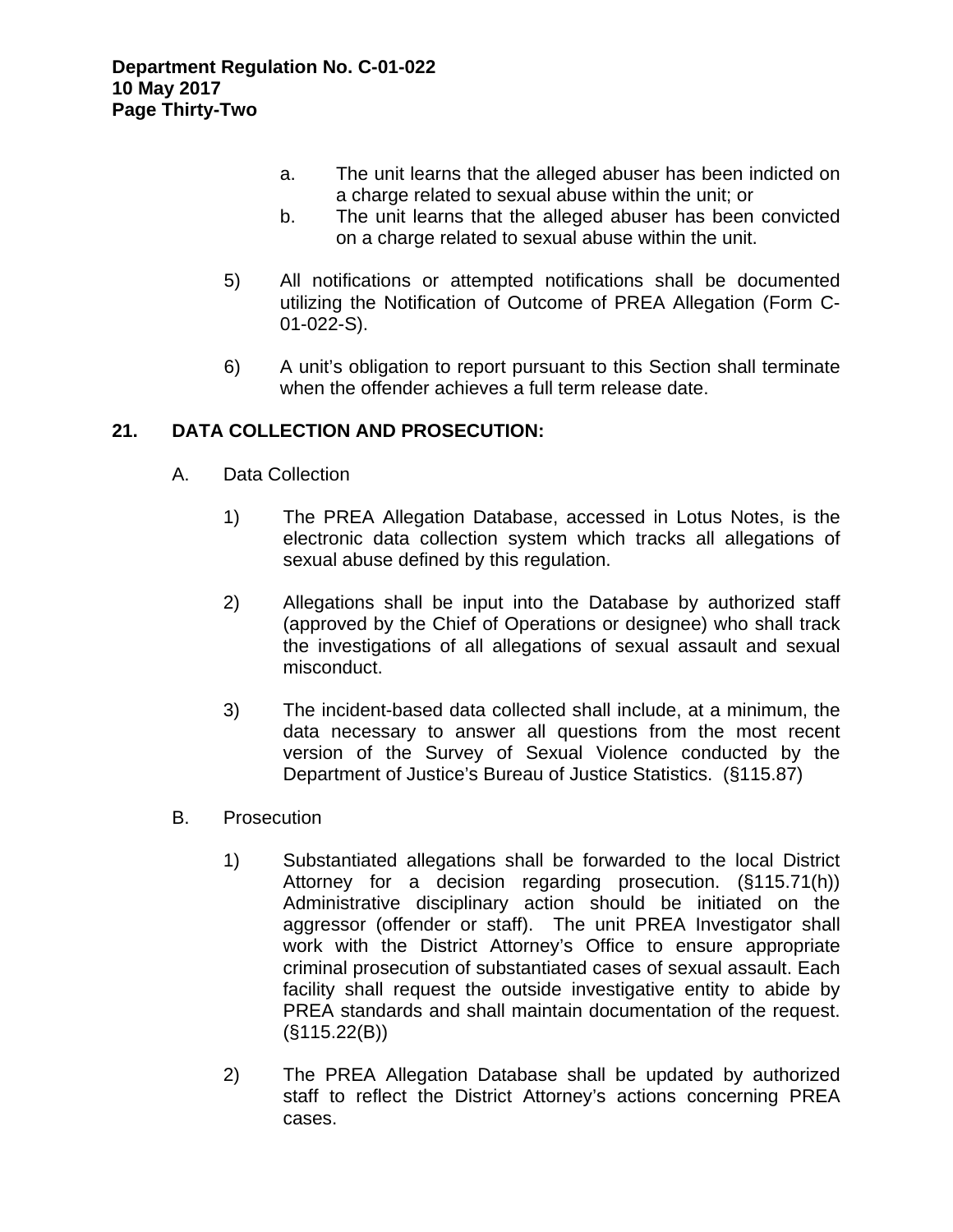### **22. SEXUAL ABUSE INCIDENT REVIEWS (§115.86):**

The unit shall conduct a sexual abuse incident review at the conclusion of every sexual abuse investigation, including substantiated cases, as well as unsubstantiated cases, unless the allegation has been determined to be unfounded. The review shall ordinarily occur within 30 days of the conclusion of the investigation. The review team shall include upper management officials, (Deputy Warden, or Assistant Warden(s) and unit PREA Compliance Manager, etc.) with input from line supervisors, investigators and medical or mental health practitioners. The review team shall prepare a Sexual Abuse Incident Review (Form C-01-022-K) pursuant to Paragraphs (1) through (6) of §115.86. The completed Sexual Abuse Incident Review (Form C-01-022-K) shall be maintained in the investigative file of the incident and a copy shall be sent to the Unit Head and the unit PREA Compliance Manager.

#### **23. DISCIPLINARY ACTION:**

- A. The Department has adopted a zero tolerance policy toward victimization and sexual abuse within our facilities through the PREA Program. It is imperative that all Department personnel take appropriate actions to properly document and investigate allegations of sexual assault, sexual misconduct, sexual harassment and sexual coercion. Full investigations, appropriate reporting and compliance to the standards program are crucial to the success of the program and will be treated as a top priority by administrators and investigators. (§115.22(A))
- B. Staff that violate this regulation may receive disciplinary action, up to and including termination. Appropriate steps shall be taken to ensure fairness and due process.

### **24. DATA PUBLICATION (§115.89):**

The Department's PREA Coordinator shall make an annual report regarding all sexual abuse data from DPS&C facilities available to the public through the Department's website (www.doc.la.gov). The report shall consist of numbers only and shall not include personal identifiers or specific institutions.

s/James M. Le Blanc **Secretary** 

Attachment: Part 115 of Title 28 of the Code of Federal Regulations: Standards for Adult Prisons and Jails